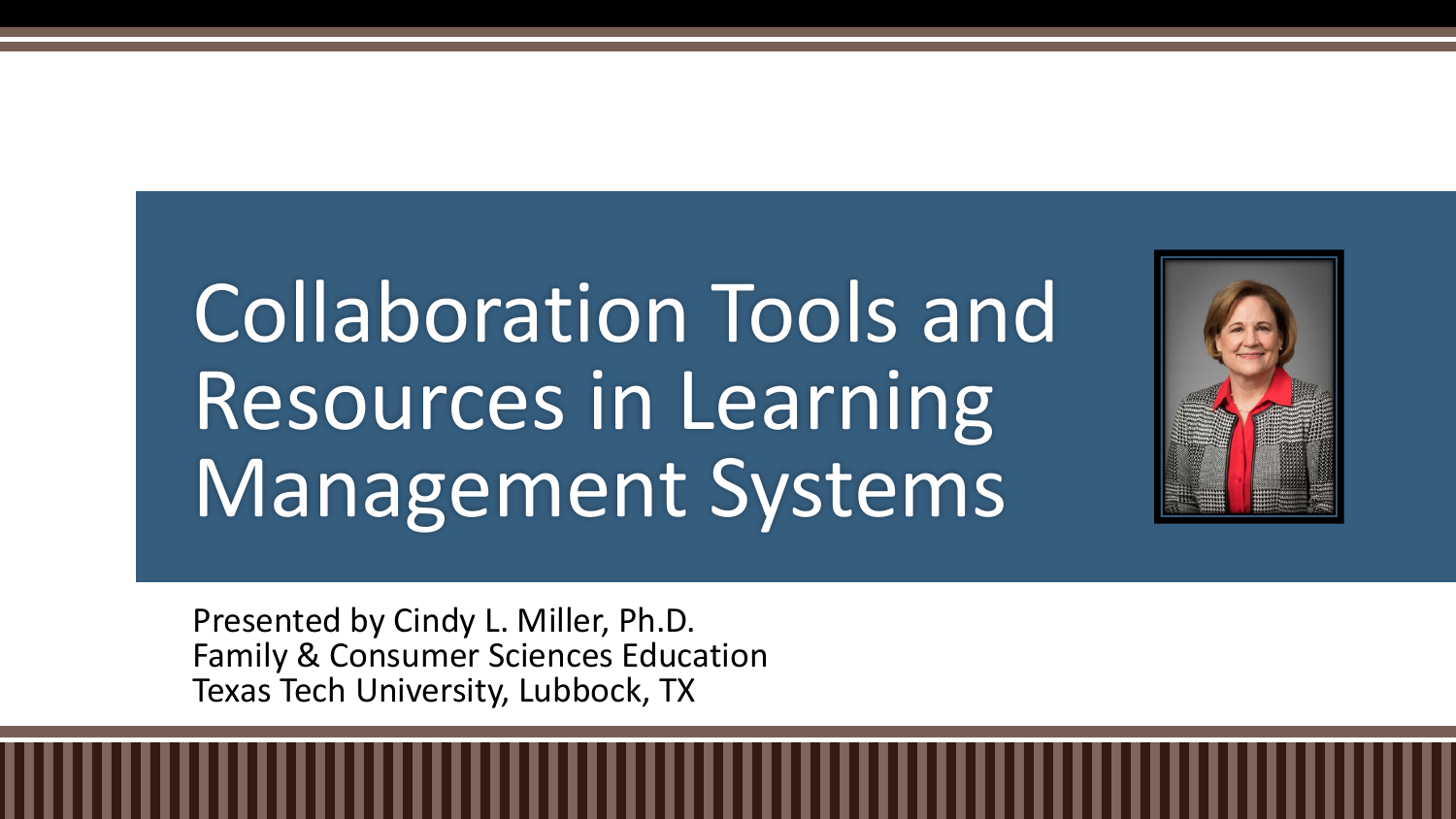Webinar Sponsors



### THE CURRICULUM CENTER

CONSUMER SCIENCES FOR FAMILY AND

TEXAS TECH UNIVERSITY . LUBBOCK, TEXAS



TEXAS TECH UNIVERSITY Family & Consumer<br>Sciences Education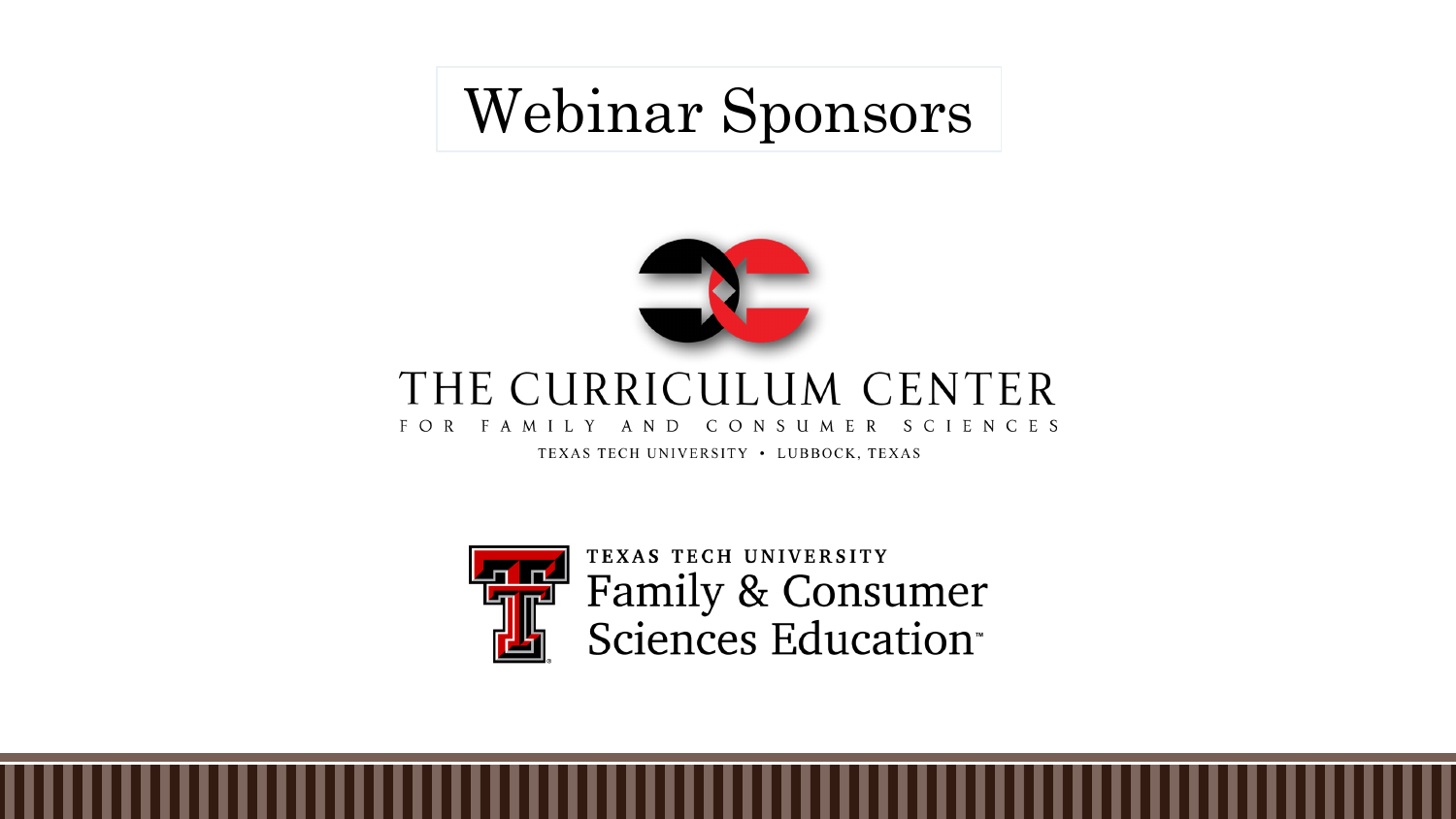# Agenda

- **Types of Collaboration Tools Used in Learning Management** Systems (LMS)
- **EXECT:** Best Practices in Using These Collaboration Tools
- **Exercing Ideas**
- Resources for Using these Collaboration Tools in LMS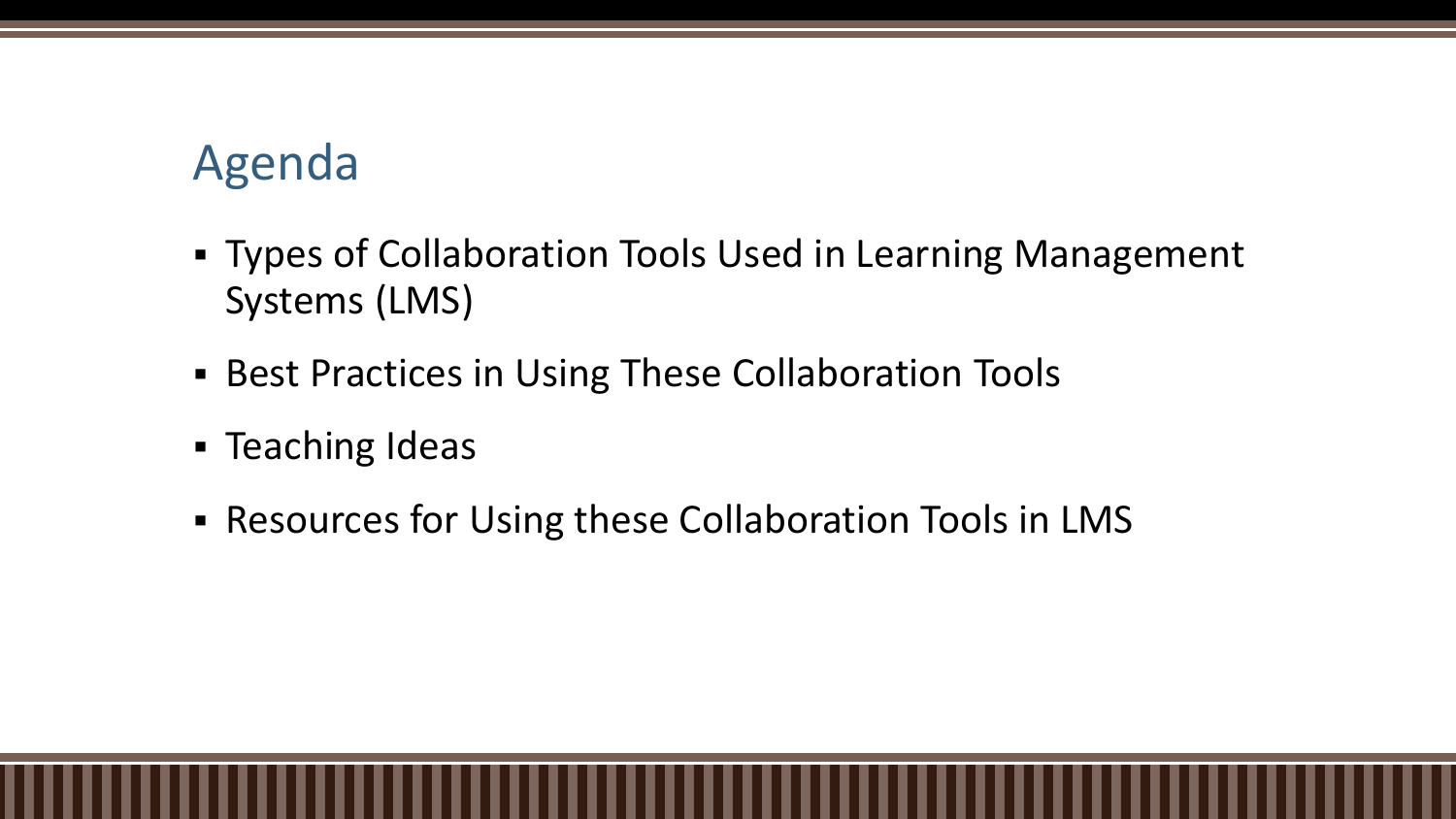# LMS Poll

- Utilizing the "Chat" feature in Zoom located at the bottom of your screen.
- **What LMS are you using on your campus? Blackboard,** Canvas, BrightSpace, Moodle, Google Classroom, etc.

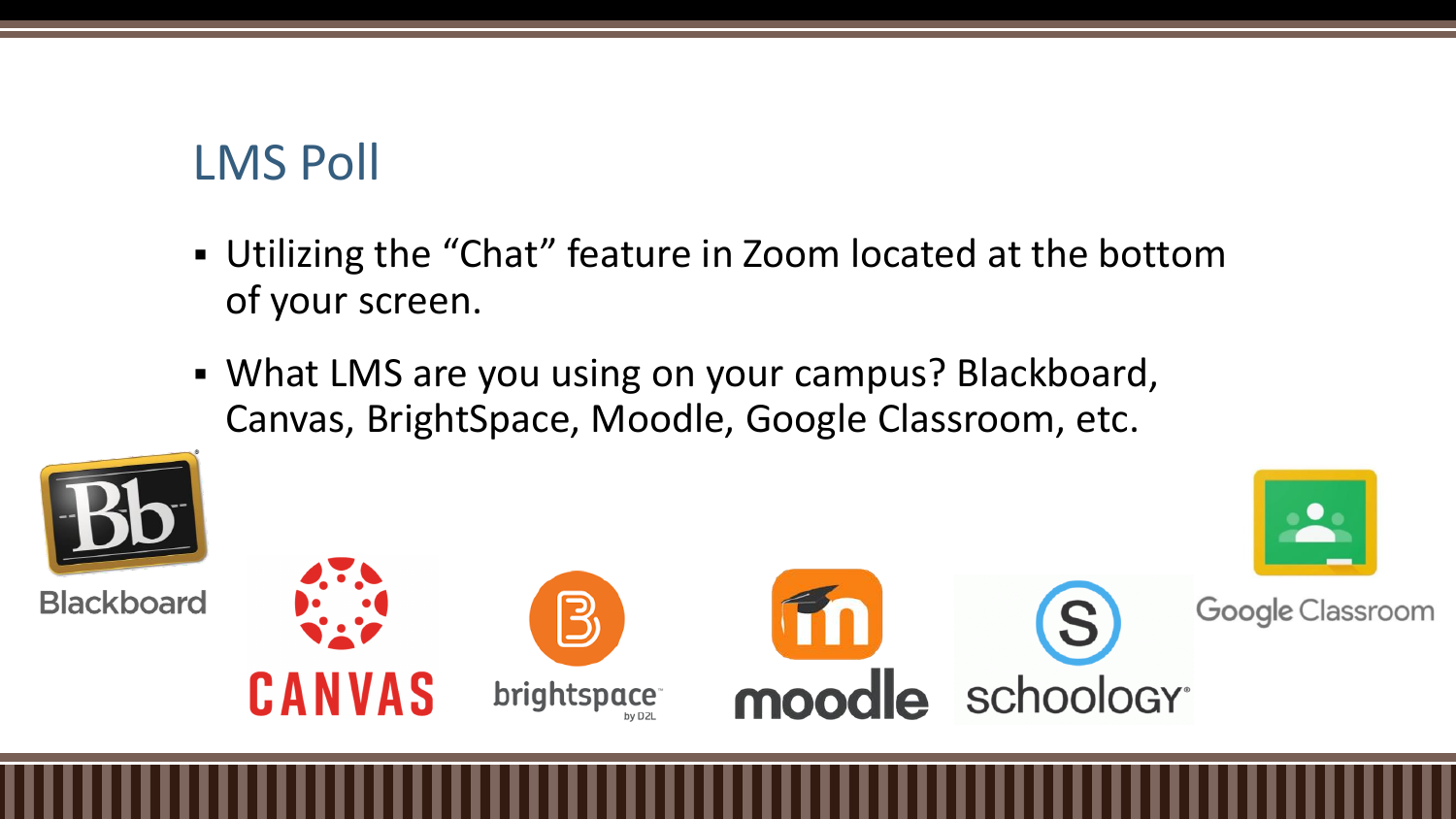**Discussions**

**Benefits**

• An online **discussion board** provides the ability for asynchronous **discussions** to occur over a period of time. Students are able to gather their thoughts and ideas before posting and sharing their reflective responses, which leads to more in-depth learning.

- Builds a community with peers and the instructor in an online environment.
- Creates opportunities for students to practice and sharpen a number of skills, including the ability to articulate and defend positions, consider different points of view, and create indepth reflective responses.
- Gives all students a voice, especially those who are normally quiet in a classroom environment, need more time to compile their thoughts or want to avoid a conflict or disagreement.
- Empowers students to view and respond to their peers in a safe and respectful environment.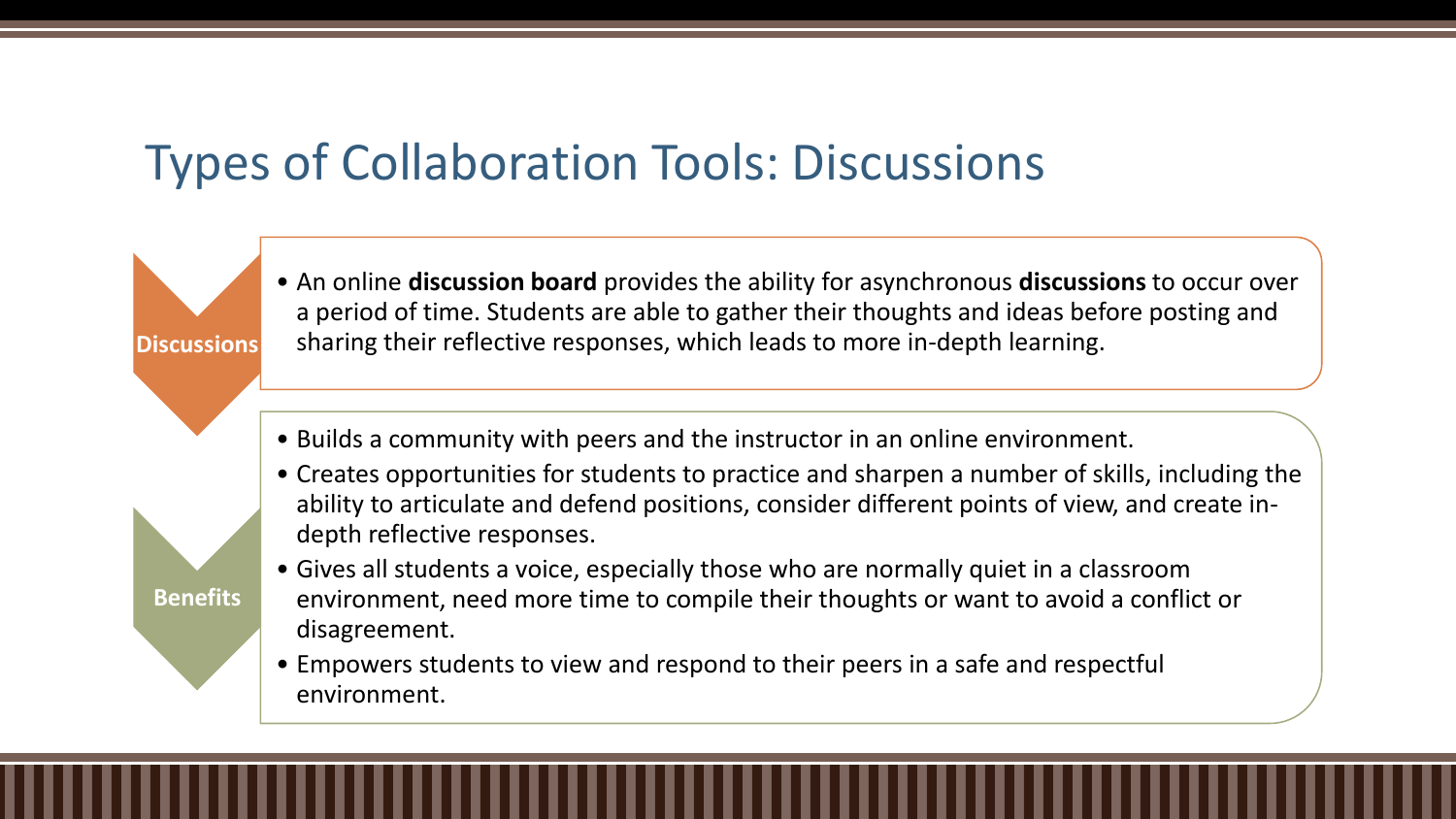#### ▪ Best Practices:

- *Define a Netiquette and Expectation Policy:* In your syllabus, provide a netiquette policy for all discussion boards and clarify what is expected from your students.
- *State a purpose:* Be sure to tie in your course learning objectives into the discussion and how you want students to achieve those learning objectives. Do you want students to demonstrate their knowledge of key concepts or share a personal experience that relates to the topic?
- *Create clear instructions and grading:* Clearly state simple instructions and grading policy for participation in the discussion boards.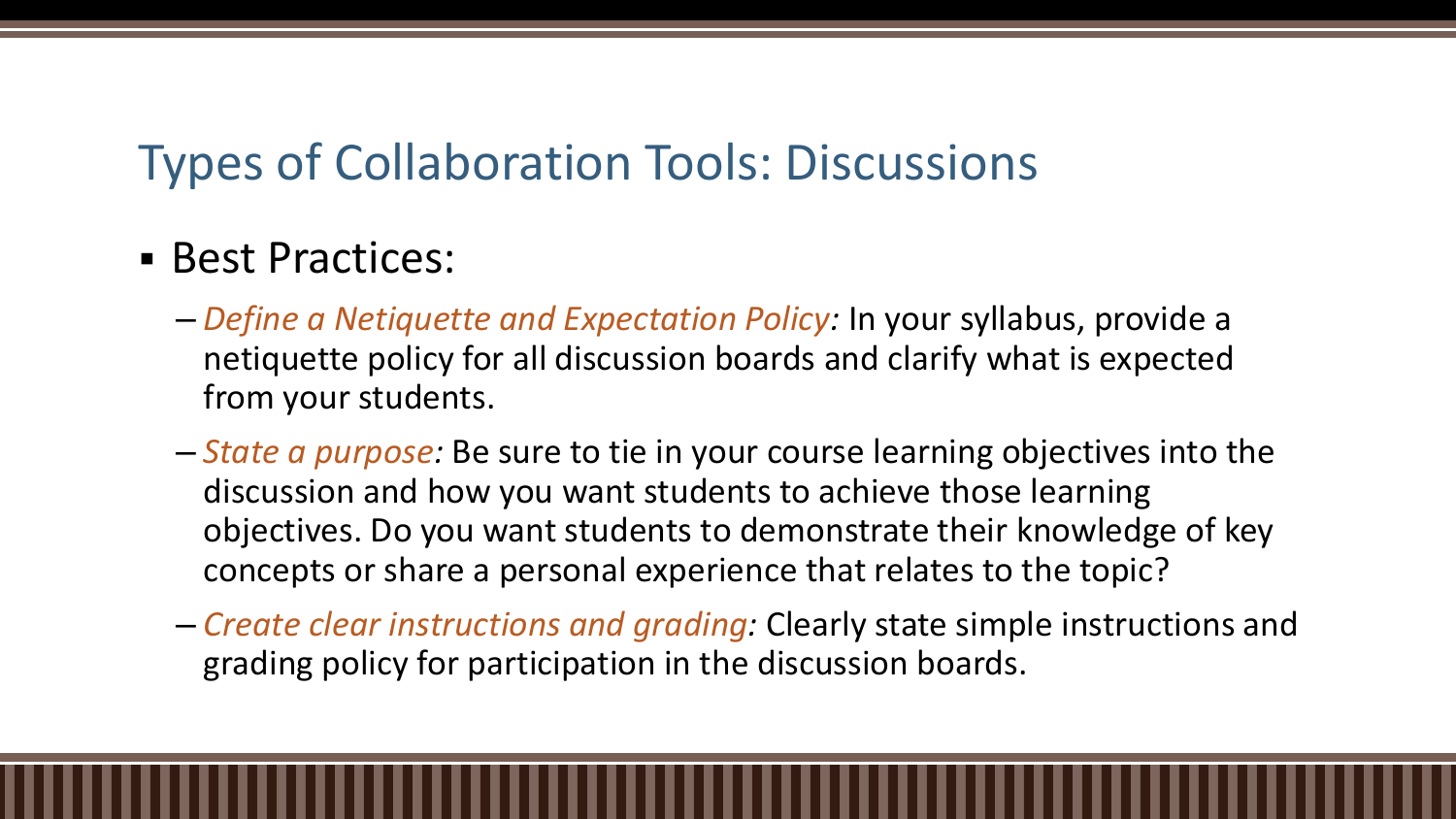#### **Best Practices:**

- *Pose open-ended questions:* Use questions that will encourage students to explore, compare, discuss and reflect in their responses based on their own personal experiences. This may ignite an open and continuing dialogue with their peers.
- *Set limits:* Think of how to manage your time in facilitating but also ensuring students can meet deadlines and posts meaningful posts. Also, set the length of student posts to a manageable amount for you and other students to review. For example, each post should be a minimum of 200 words and maximum of 500. This will help students create an in-depth and reflective posts within these parameters.
- *Ensure instructor presence*: Engage students by interacting with them within the discussion boards. Clear up any confusion or questions. Compliment good posts and conversations. Ensure students to voice their responses in a safe online environment.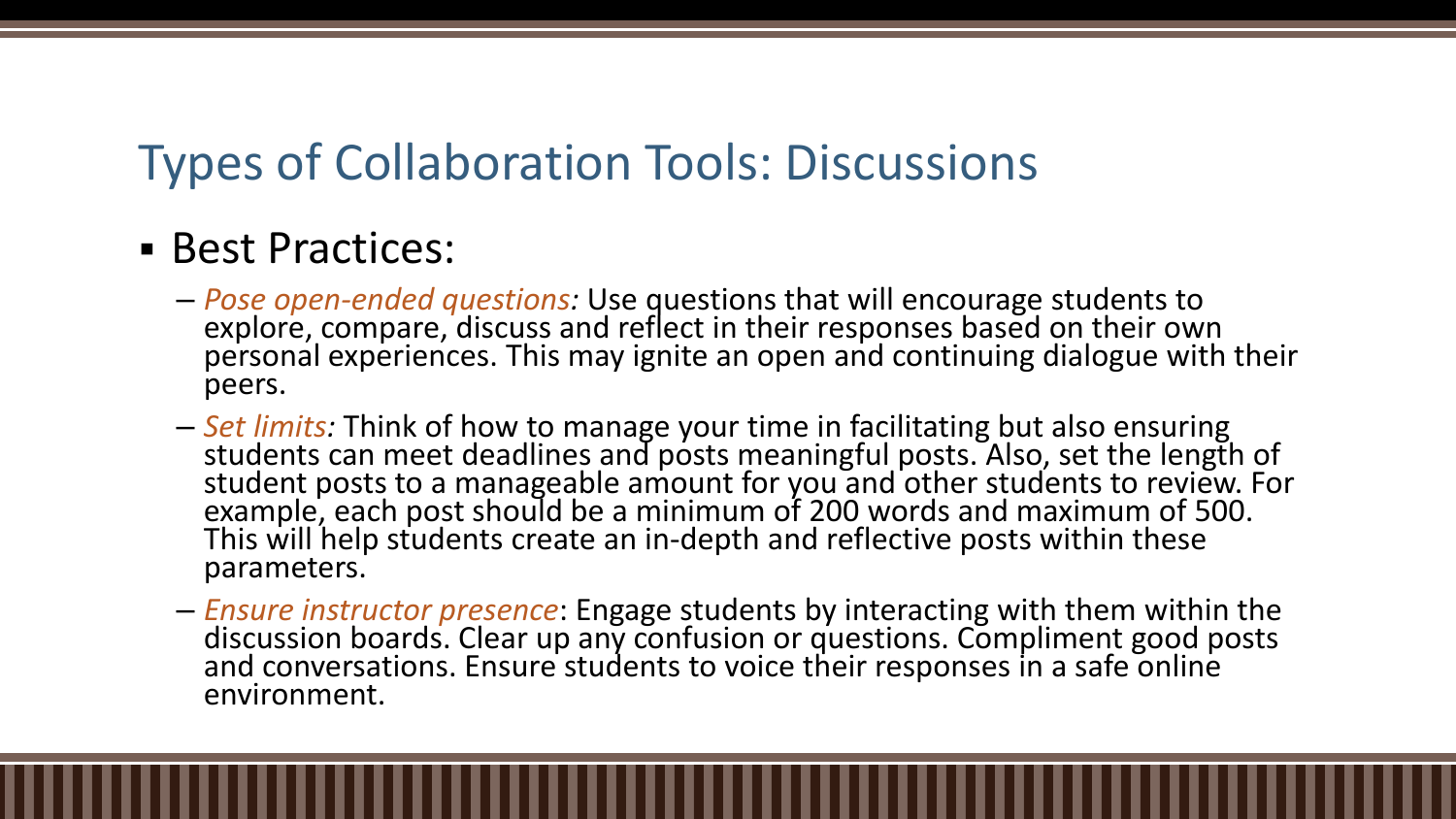#### ■ Teaching Ideas:

- **Introduction Activity**—allow students to respond by using a video, podcast, or other online tool such as VoiceThread rather than just a written response.
- **Adding Images of Examples**—have students post images along with their written responses in the discussion forum because it draws attention to real-life examples of course concepts.
	- For example, a discussion of barriers to a healthy community could include photos from students' own communities.
- **External Discussion and Reflection**—ask students to have a real-time, 30-minute discussion with someone (in person, on the phone, via Skype, etc.) followed by a written reflection on a particular topic in the discussion forum.
	- For example, ask students to have a real-time discussion with someone in their life about whether to legalize drugs such as Marijuana, Adderall, or Ritalin without prescriptions. In their posts, students can summarize their discussions and share their conclusions about whether to legalize the drug of choice.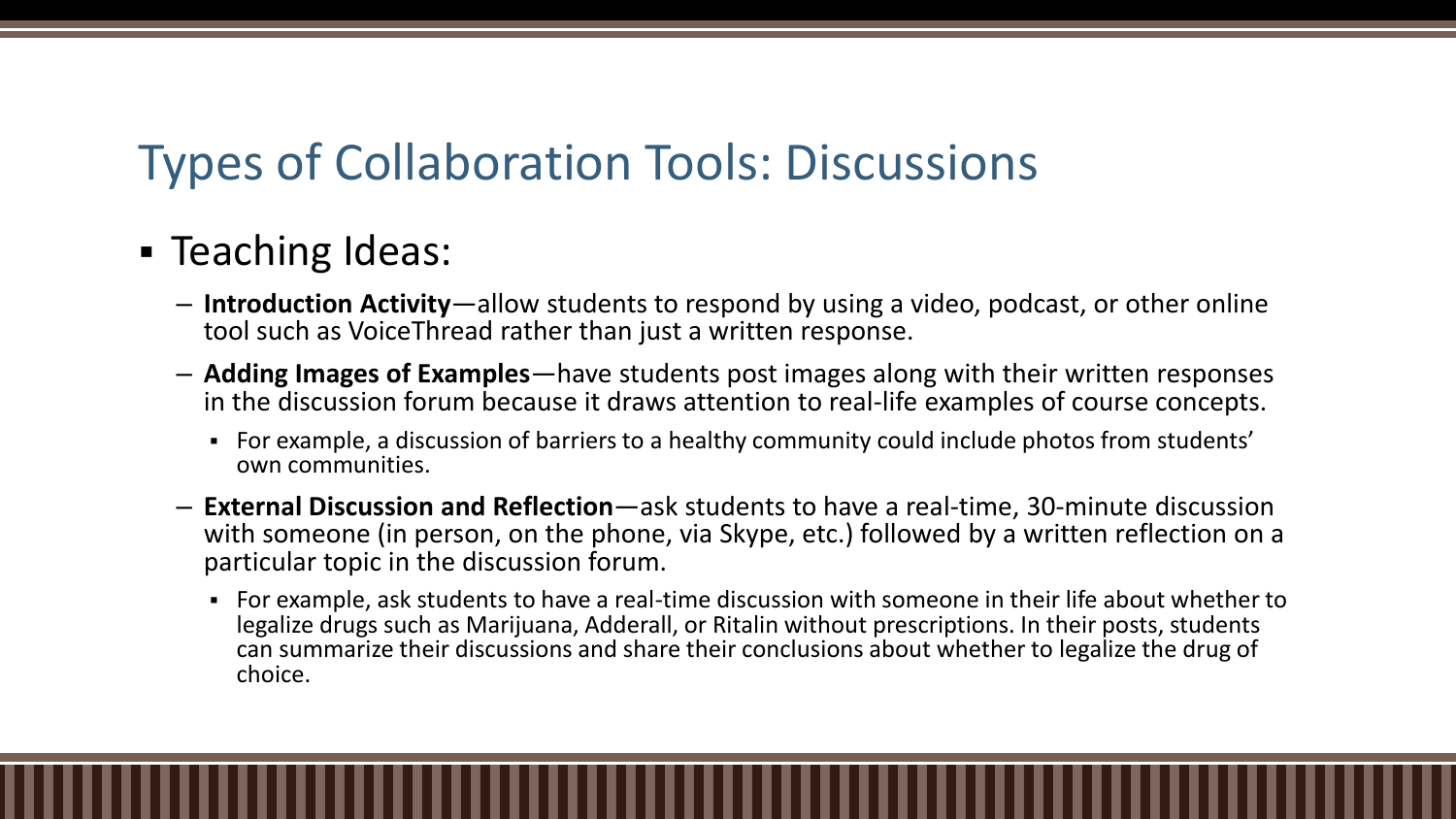### ■ Teaching Ideas:

- **Role-Play**—Students are assigned to particular viewpoints of a topic and then do some research to form and support their arguments. Then, after posting to the discussion board, students review the perspectives of their peers and write a reflection based upon information from all roles and reflections. This is a great way to provide a lens through which to explore controversial or sensitive topics with three or more perspectives.
	- For example, ask students to consider vaccinations from the role assigned to them (e.g., the parent of a child with a healthy immune system, a college student living on campus, a doctor, a community member, or a parent of an immunodeficient child). Then students will craft posts that are realistic representations of their assigned roles.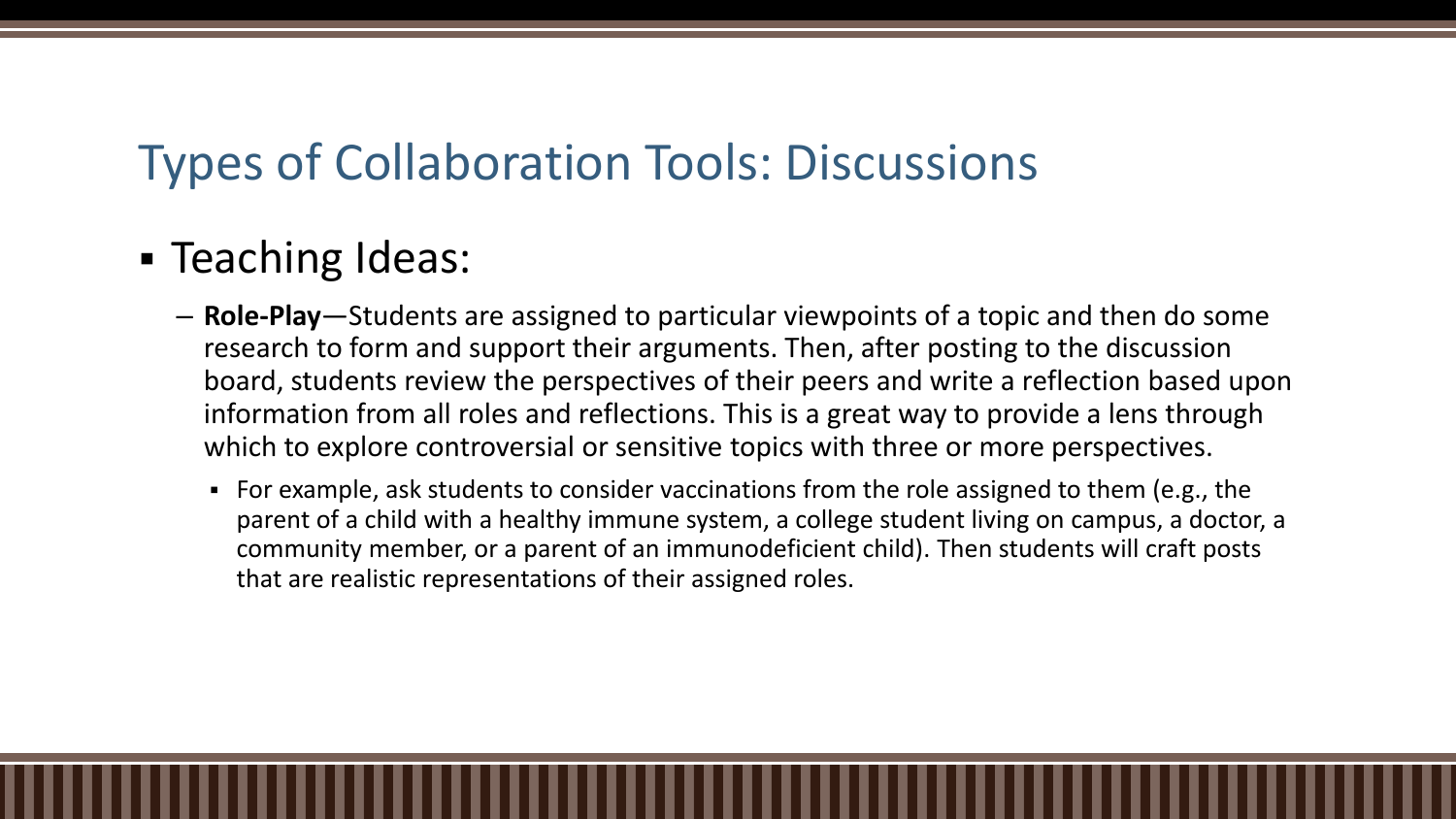### ▪ Teaching Ideas:

- **Fishbowl**—This strategy is similar to a traditional discussion, but only half of the class participates in the discussion at a time (i.e., inside the fishbowl). The other half observes the ongoing discussion while pausing to reflect on given questions (i.e., outside the fishbowl). Switching things up a couple of times in larger classes is great for getting students to reflect on their own learning. It can also encourage students to step back to analyze the flow of the discussion.
	- For example, ask half the class to respond to a traditional discussion question and ask the other half to observe the ongoing discussion and write a response including one fact learned, one surprising thing learned, their most salient takeaway, one thing they learned about themselves, and an area they might like to explore in more depth.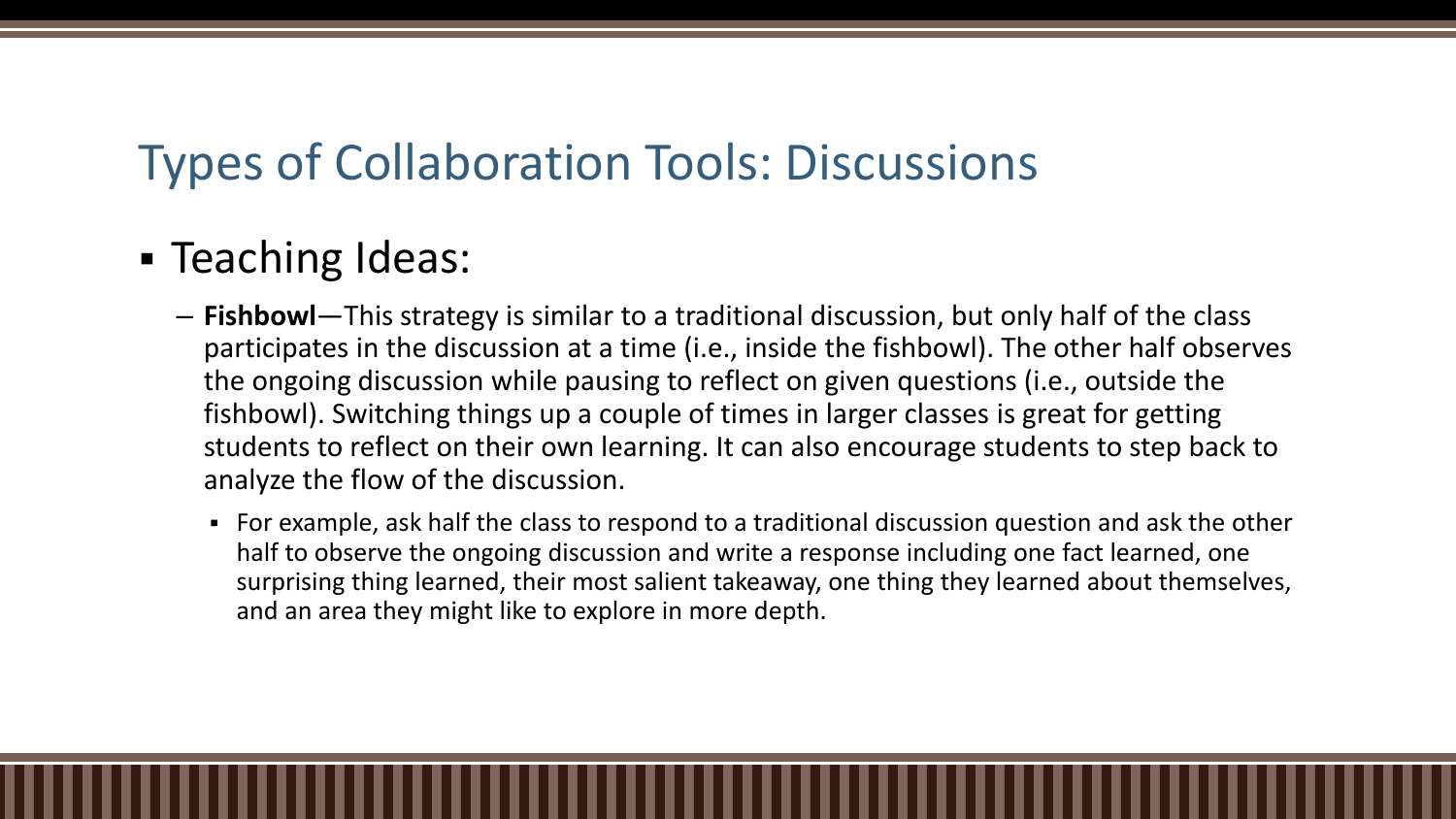#### Discussion Resources

- **[Effective Discussion Prompts for Online Discussion Boards](https://youtu.be/hj5HPtYMqtA)** YouTube Video
- [Mastering Online Discussion Board Facilitation](https://teaching.temple.edu/sites/tlc/files/resource/pdf/MasteringOnlineDiscussionBoardFacilitation.pdf) Resource Guide
- **E.** [15 Rules of Netiquette for Online Discussion Boards](http://blogs.onlineeducation.touro.edu/15-rules-netiquette-online-discussion-boards/) Infographic
- **E. [Sample Discussion Board Rubric](https://www.uc.edu/cetl/ourwork/online/DiscussionForums.html)**
- **The Discussion Book: 50 Great Ways to Get People Talking by** Stephen Brookfield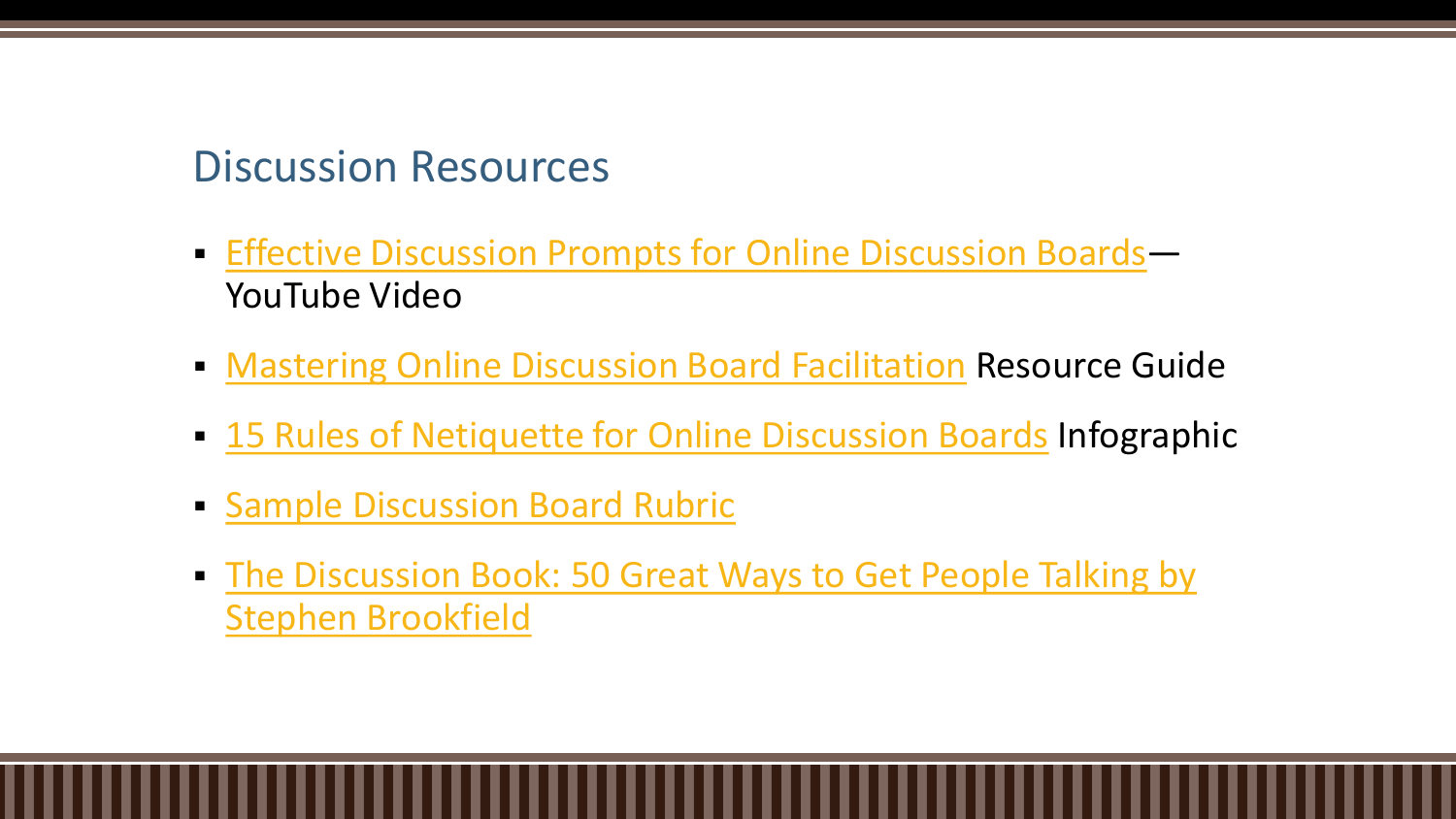**Blogs**

**Benefits**

- A **blog** is a collaborative tool that allows students to post their personal reflection about the course or discuss and analyze course related materials. Blogs are an effective means of sharing the knowledge and materials collected and created by the group with the rest of the course.
- Encourages student trust and motivation by building community;
- Promotes intellectual discussion among students;
- Provides students with another forum for asking specific or complex questions;
- Improves students' ability to critically engage with a source;
- Galvanizes students to contemplate course concepts throughout the week and to make connections with non-course content;
- Emphasizes writing as a crucial component of critical thinking; and
- Highlights collaboration and peer review as an important component of teamwork.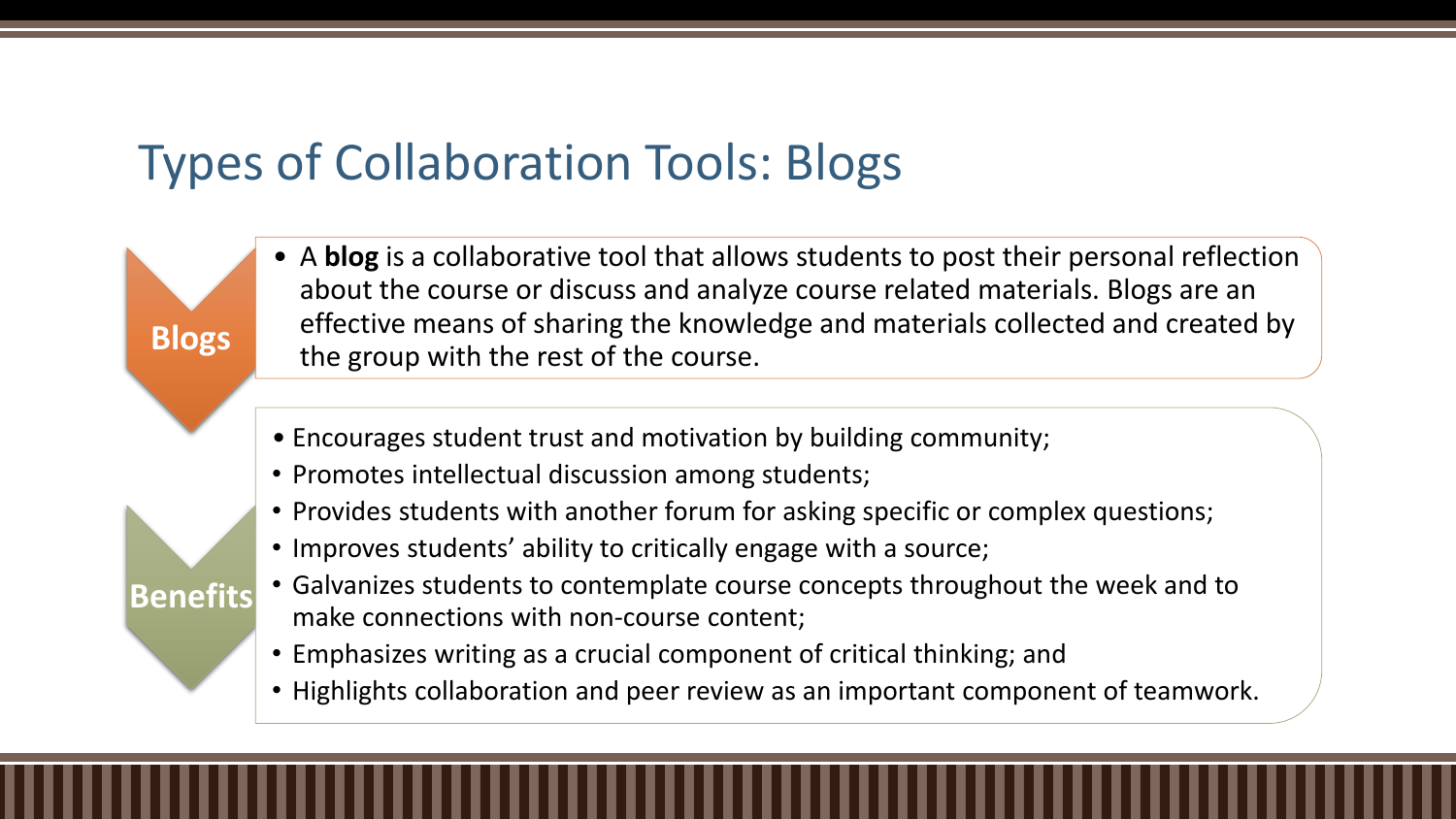**Two Elements**

**Three Blog** 

**Settings**

- **Blog entries**: Text, images, links, multimedia, social media, and attachments added by course members.
- **Comments**: Remarks or responses to blog entries made by other course members, including the instructor.
	- **Course Blogs**: Instructor creates a course blog and chooses the topic. All course members can add blog entries and comment on blog entries.
	- **Individual Blogs**: Students can add entries only to their own blogs. All other course members can view and add comments to it.
	- **Group Blogs**: Group members can add blog entries and make comments on blog entries, building upon one another. All course members can view group blogs, but non-group members can only add comments.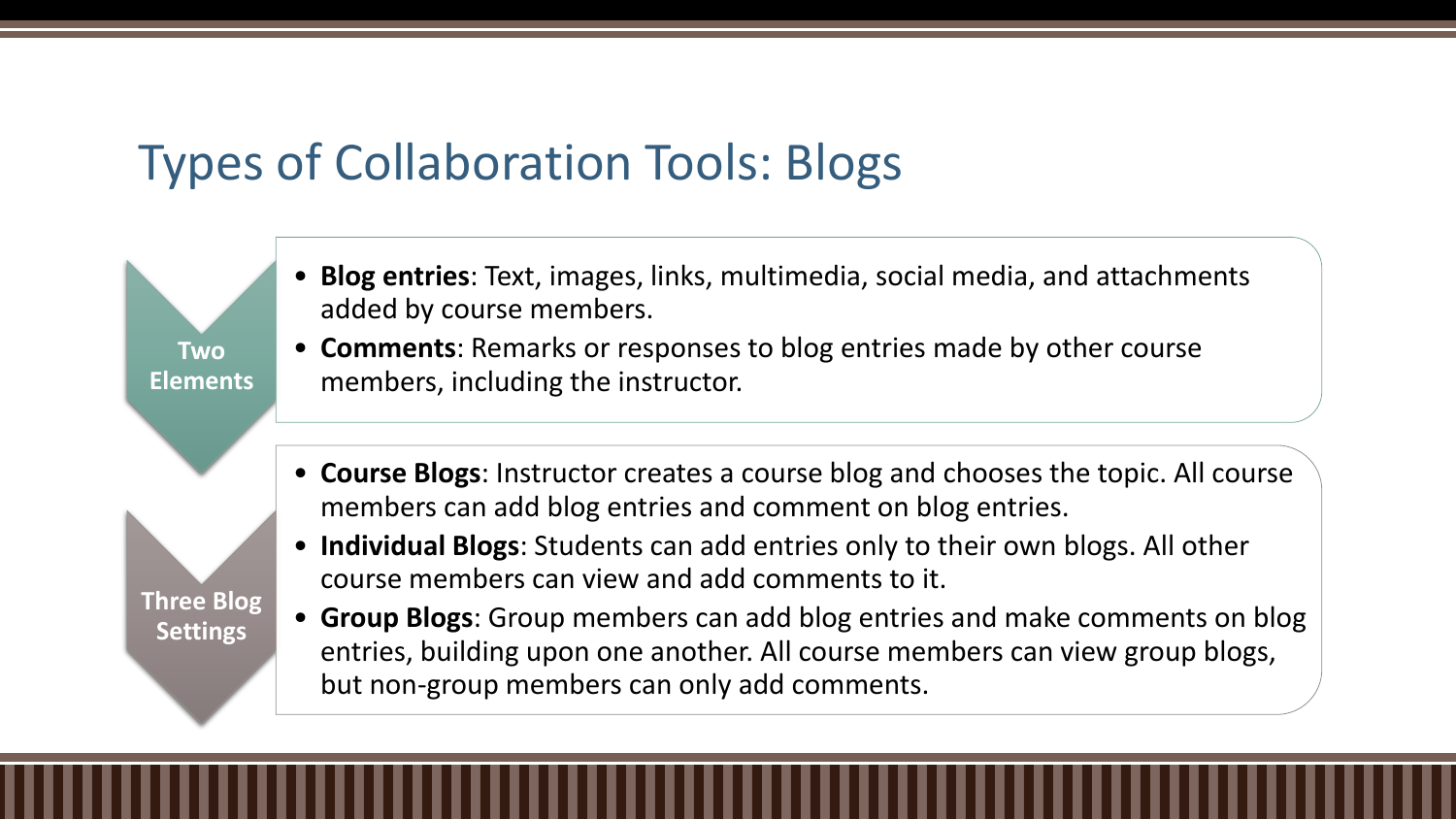- Best Practices:
	- *Have specific guidelines for blogging and commenting:* A clear rubric for evaluation helps students to understand not only the most important aspects of the assignment, but also how writing on the blog will benefit their learning and meet course objectives.
	- *Blog assignments should encourage students to engage in all levels of thinking:* Students not only **Remember** and **Understand** (by sharing interesting articles related to course content) but also **Apply**, **Analyze**, **Evaluate**, and **Create** (by asking questions, developing hypotheses, and building on each other's ideas.).
	- *Create clear instructions and grading:* Clearly state simple instructions and grading policy for participation in the blog.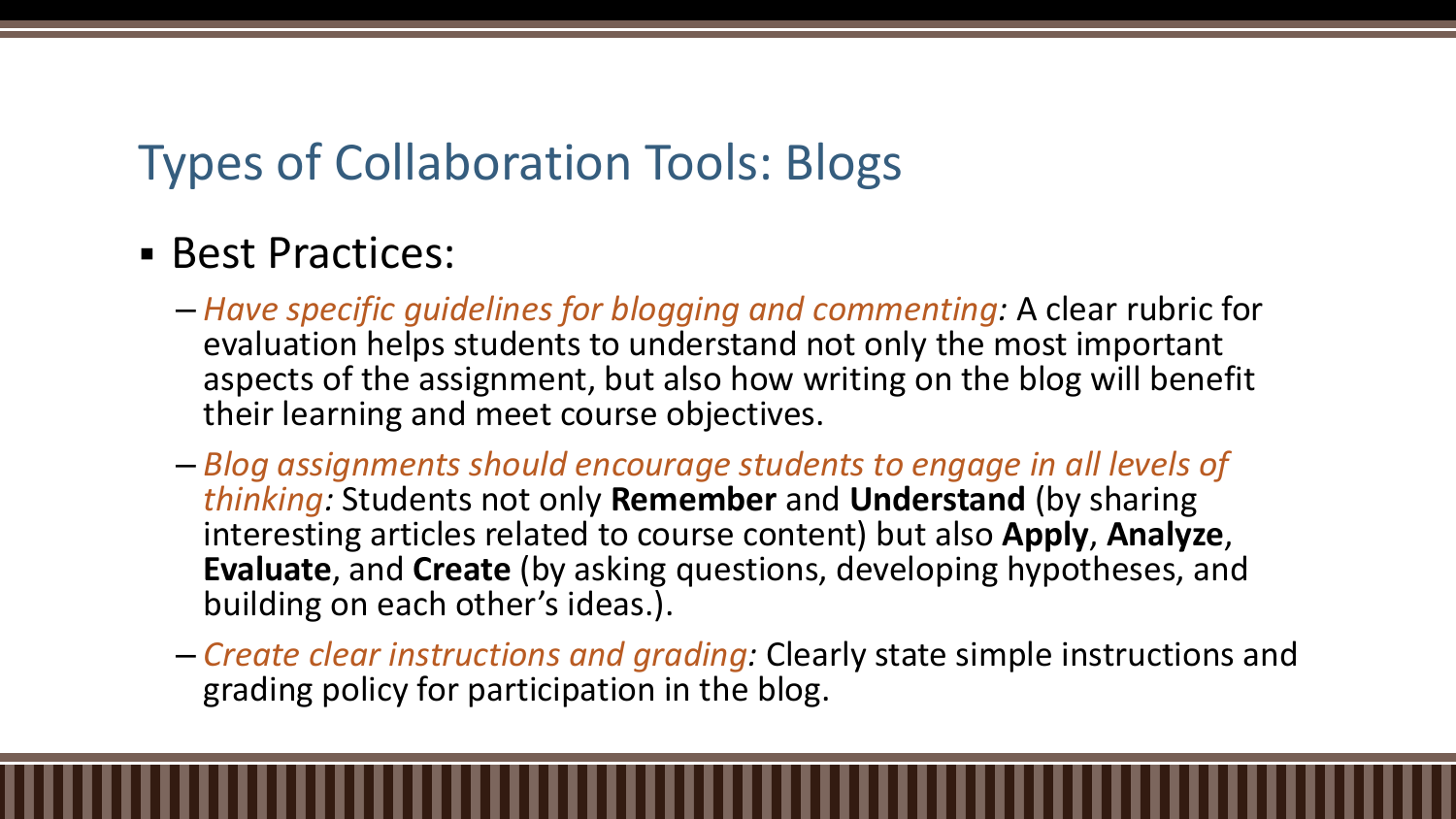- Teaching Ideas:
	- Have students offer reflections about a reading or assignment.
	- Have students interpret a case study.
	- Have students analyze a topic, adding information over several weeks or the entire semester.
	- Have students deliver arguments and supporting evidence on a controversial issue.
	- Have students participate in conversation or respectful debate via the comments section.
	- Have students engage in peer review of writing assignments and projects.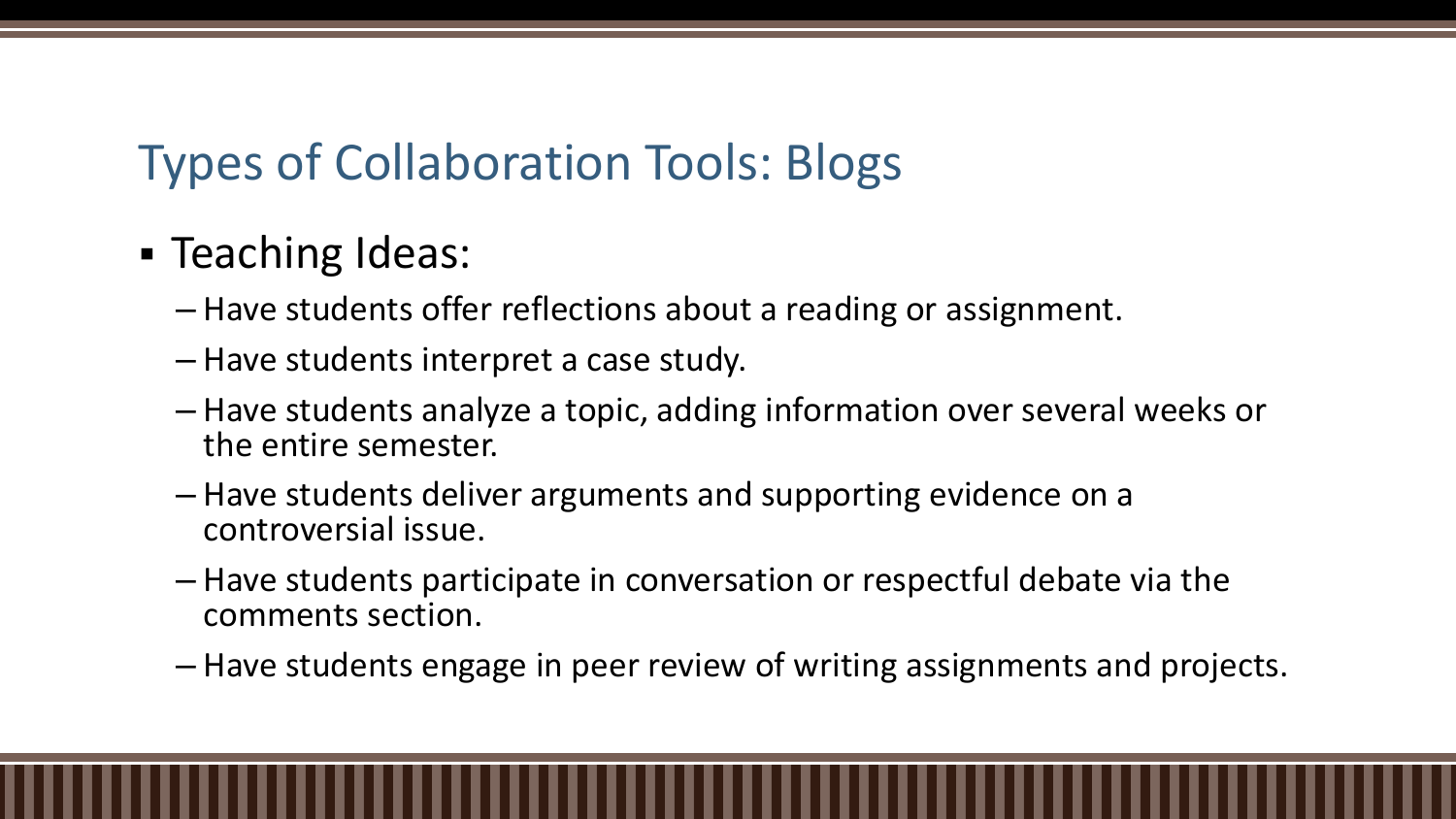#### Blog Resources

- **[Blog Netiquette: Guidelines for Online Activities](https://systemexchange.msu.edu/upload/Netiquette%20Internet%20Guidelines.pdf)**
- [Sample Blog Rubric](https://www2.uwstout.edu/content/profdev/rubrics/blogrubric.html)
- **Free Blogging Resource:** Blogs can be included within your learning management system even if you use a third-party blogging program:
	- [Edublogs](https://edublogs.org/) has a combination of easy setup and use, strong support services, flexible administrative options, and peace of mind around spam and privacy issues. The blog can be highly customized with sidebar content, menus, widgets, and themes.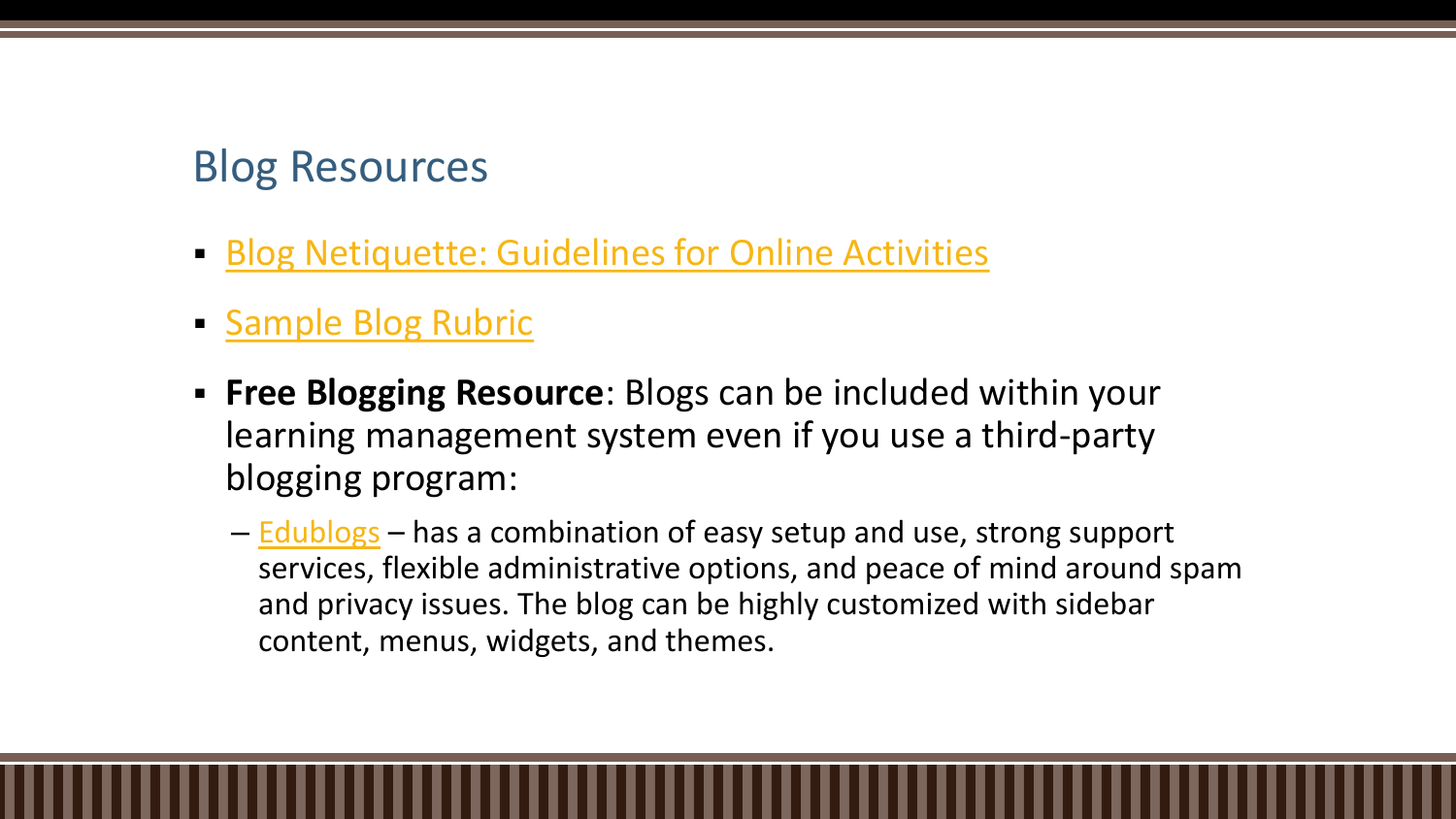**Wikis**

**Benefits**

- An online **wiki** is a tool that allows for real time collaboration where students can add their thoughts and ideas and contribute to the same project at the same time. In other words, wikis facilitate the collaborative creation and editing of documents.
- Helps students reach Bloom's higher order thinking skills things like creating and evaluating.
- Supports many forms of media, including URLs, photos, videos, and music.
- Increases student engagement by getting students to interact with course content through each other's perspectives.
- Helps to develop teamwork skills by encouraging peer review and editing in group assignments.
- Offers an alternative to traditional presentation tools like PowerPoint.
- Allows for easy tracking of deadline compliance thanks to date and time stamps.
- Shows all revisions, offering options like reverting to former versions and ability to undo changes.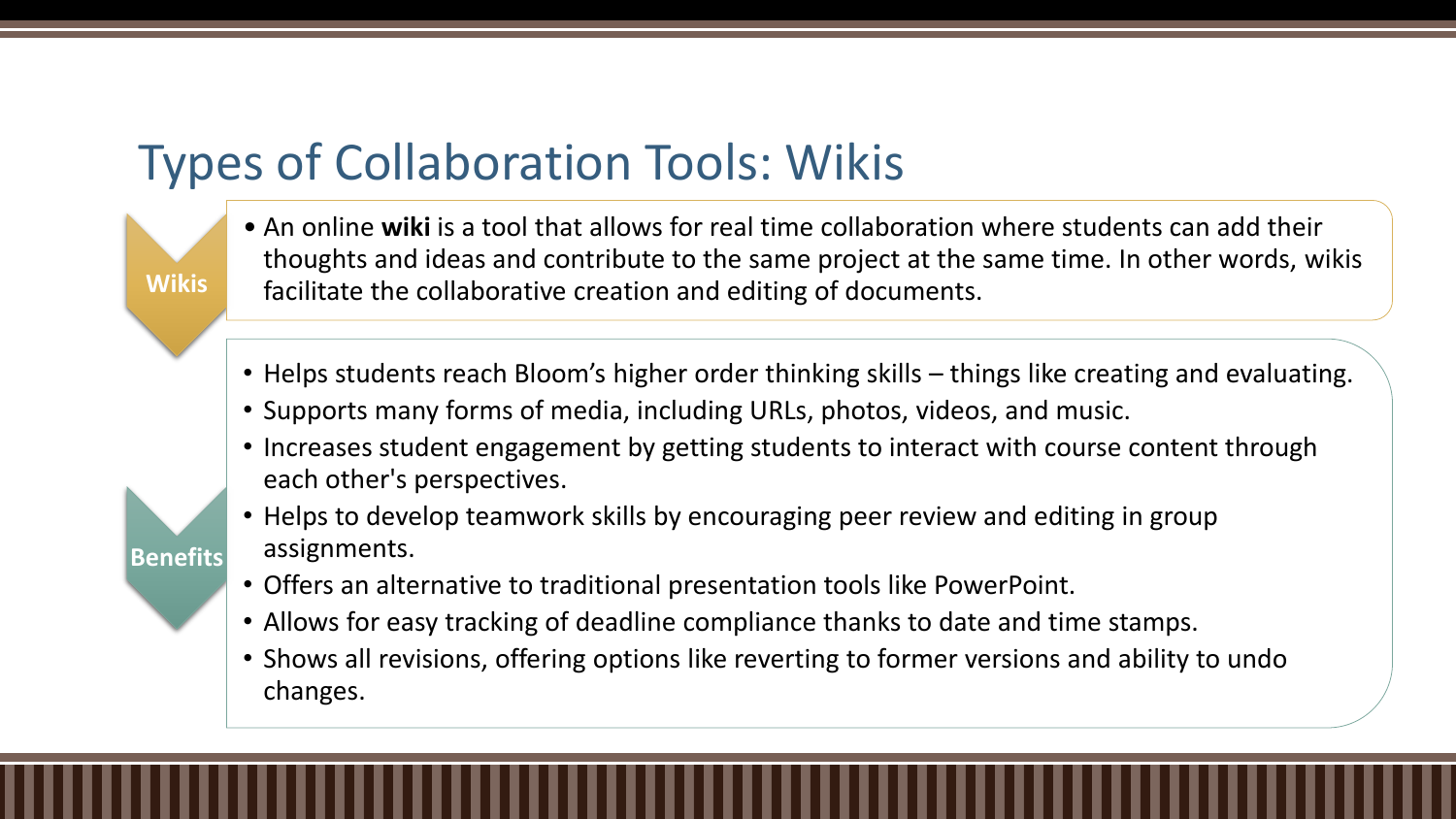#### ■ Best Practices:

- *Start off with a low-stakes activity*: This allows the students to get used to the wiki tool and gives them ample time to practice.
- *Make the wiki meaningful to the students*: Do this by directing it toward an authentic end-product. In other words, remind them that a real document, one that is informed by their collective knowledge, will result from their collaboration.
- *Devise specific objectives for using the wiki* that builds upon its collaborative potential.
- *Consider assigning specific roles to students*. For example, some students could be responsible for writing first drafts, other students for revising, other students for organizing, and so on. These roles could change from time to time.
- *Work with the students to develop a series of deadlines* to keep the various stages of the project on track.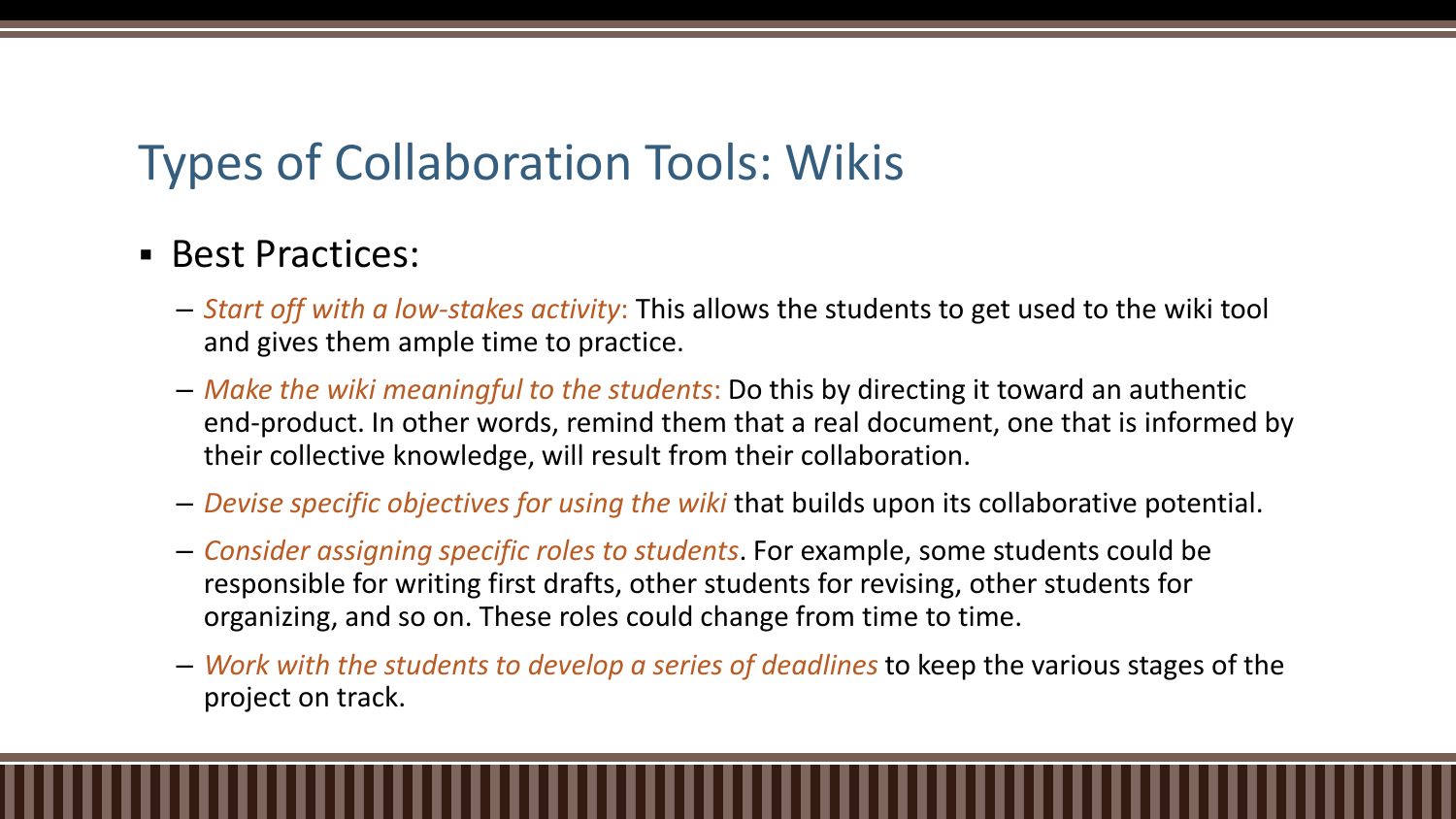- **Example 1 Teaching Ideas:** 
	- Study guides made by student groups for themselves and peers: each group prepares the guide for one aspect of the unit or responsibility rotates: one unit guide per semester.
	- Vocabulary lists and examples of the words in use, contributed by students (ongoing throughout the year).
	- Resource repository like current articles related to course content or ask students to post links to pictures, articles, and media files that relate to the content and explain why they were chosen.
	- Peer review of student writing.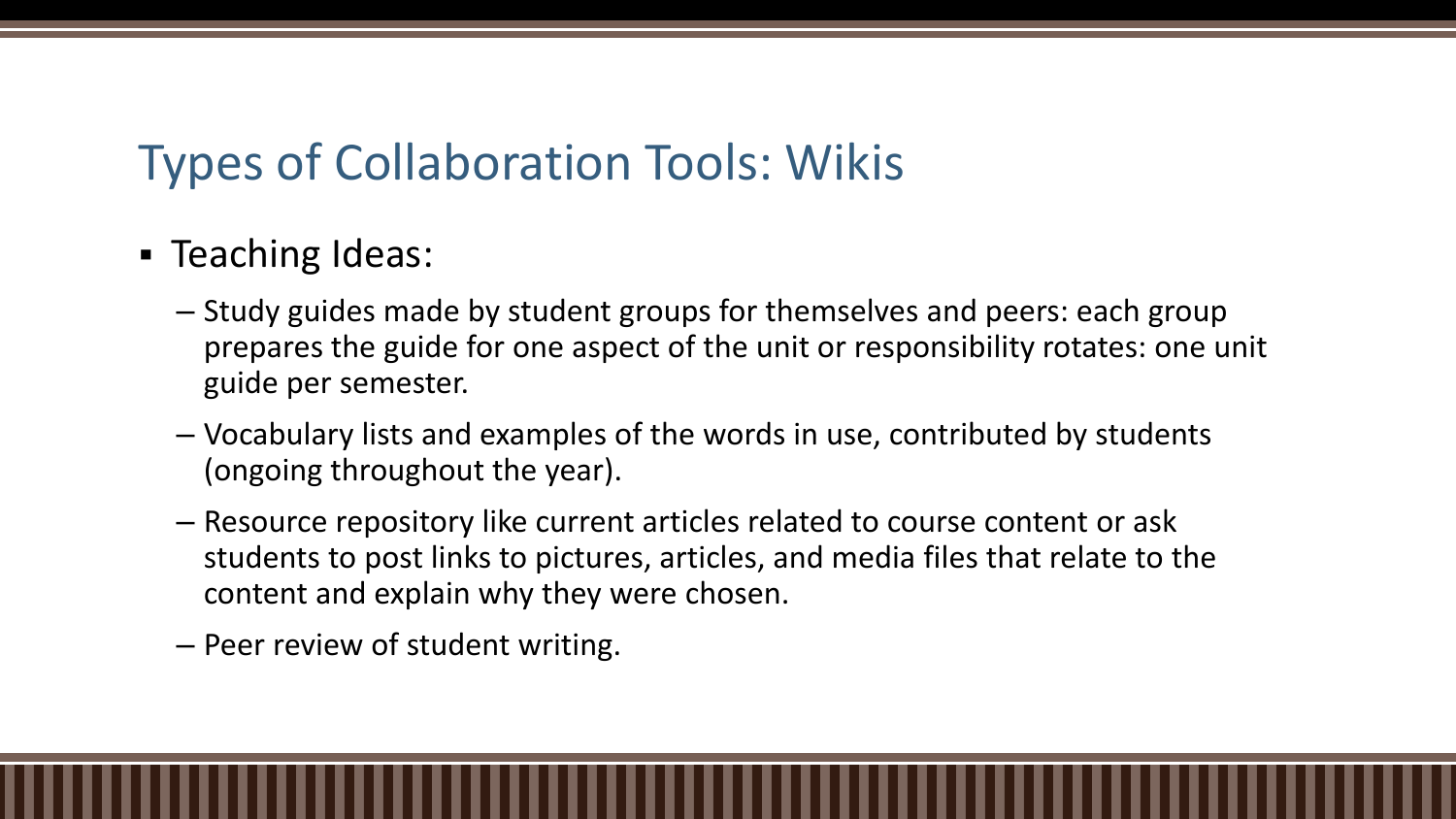- Teaching Ideas:
	- To collect and collate data that they are each responsible for acquiring in a lab experiment.
	- In groups of four or five, students use a wiki to plan and develop their class presentations.
	- Create e-portfolios of student work to reflect on learning progress.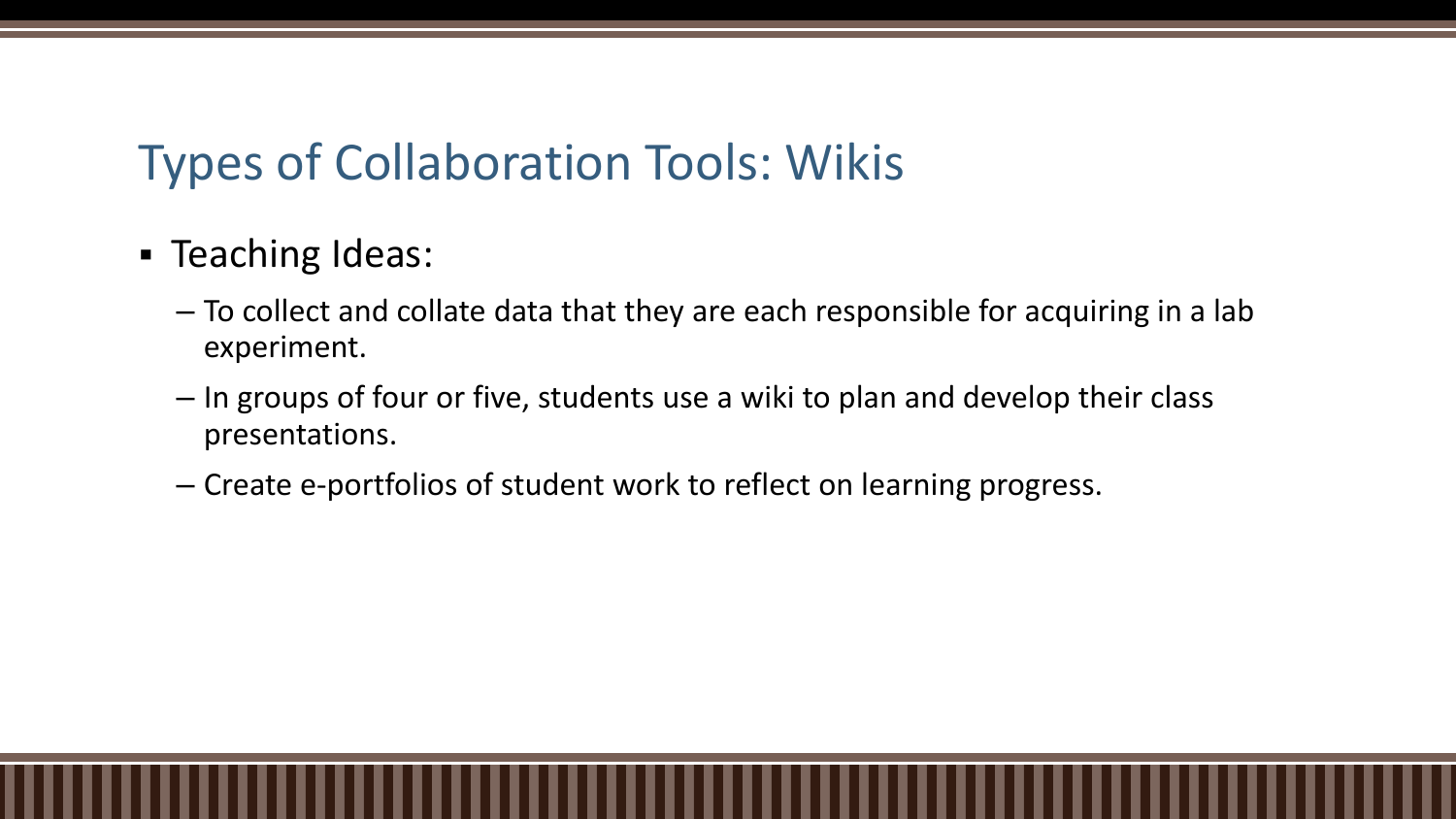#### Wiki Resources

- **E** [Sample Wiki Rubric](https://www2.uwstout.edu/content/profdev/rubrics/wikirubric.html)
- **Free Wiki Resources:** Wikis can be included within your learning management system even if you use third-party wiki programs:
	- [PBWorks](https://www.pbworks.com/education.html) -- is a customizable platform that can capture knowledge, share files, and manage projects both inside and outside of a classroom. Accounts don't require emails and can be accessed from both desktops and mobile devices.
	- [EditMe](https://www.editme.com/) -- offers everything that a typical wiki does in a simple-to-use collaborative environment. Students have their own accounts with private pages. Email addresses aren't required, and there are no ads.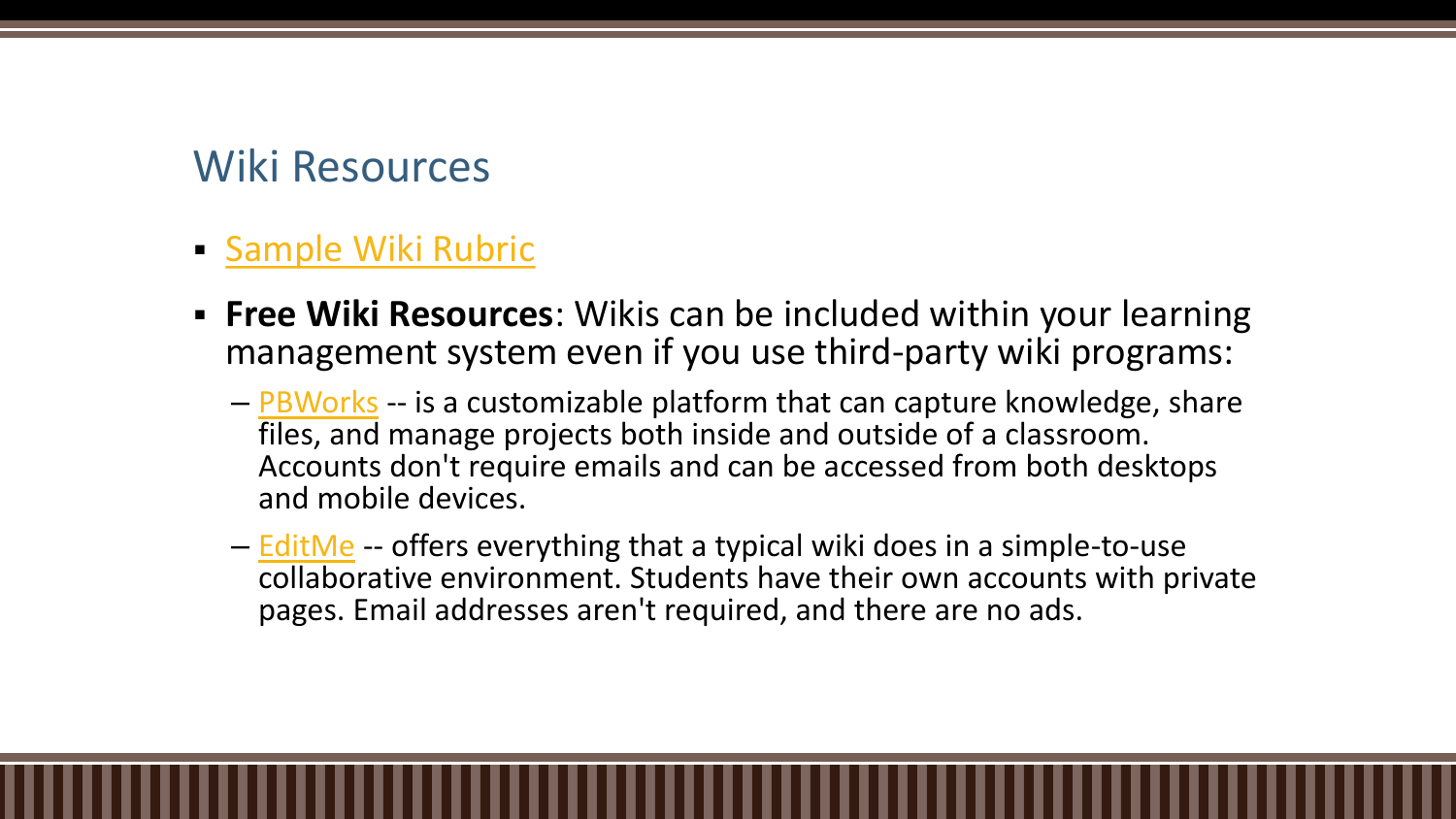# Types of Collaboration Tools: Journal

**Journal**

**Benefits**

- An online **journal** is a tool that is used as a personal space for students to communicate privately with you. It is also intended to be a space for students to make connections among the various elements of the course.
- Helps students focus on their positive experiences and use them to overcome their difficulties in a course.
- Helps students find their voices. Regular journal writing empowers students to become more vocal with their opinions and thoughts and encourages personal reflection.
- Helps teachers understand their students in two ways:
	- Reading through journal entries can help teachers identify writing errors in sentence structure, grammar and spelling. Teachers can use this knowledge to personalize instruction and help students improve their writing skills.
	- Learn more about their students (thoughts, feelings and opinions) and to form and build meaningful relationships with them. Journals also enable teachers to identify students who are suffering (bullying, depression, abuse or suicidal ideations) and require help.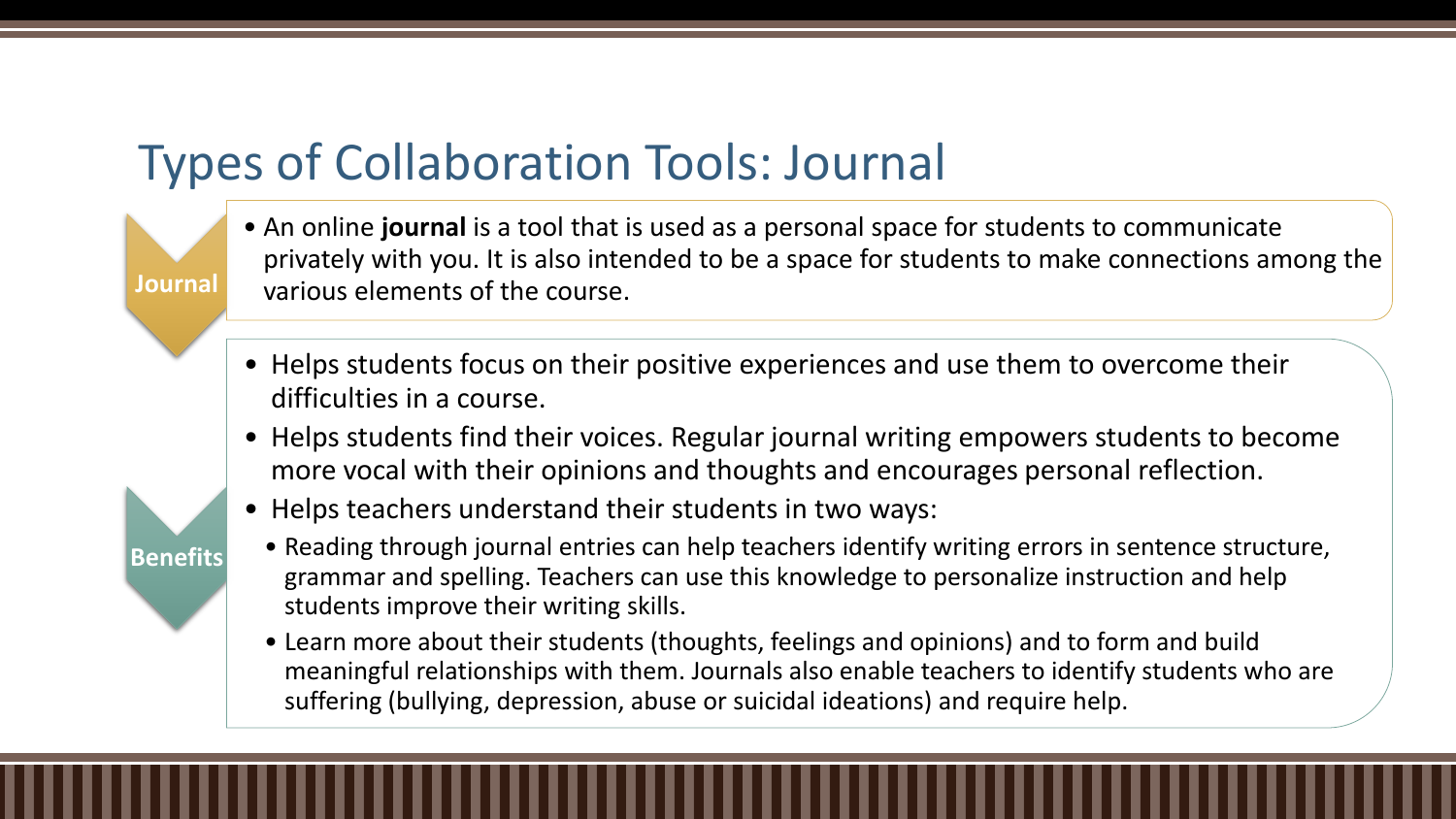# Types of Collaboration Tools: Journals

#### ■ Best Practices:

- *At least 50% of the time, relate your journal topics to the content being covered in the course*: Starting topics with "Why do you think...", "What do you do...", "What is your opinion..." allows students to assimilate content and relate it to real-world situations, making what they are learning more relevant.
- *Model journal writing for students*: Students should be aware of what is expected of them in relation to quality, content, and length. Encourage students to extend, defend, debate, elaborate on, and question their own ideas.
- *Set clear expectations and procedures for journal writing*: Teachers must plan how often students will write in their journals, when, for how long, and for what purposes.
- *Be sure to establish a level of respect for each student's journal:* Make it clear that it is a private conversation that can be shared with other students if the student wishes, but is meant to be read by the teacher.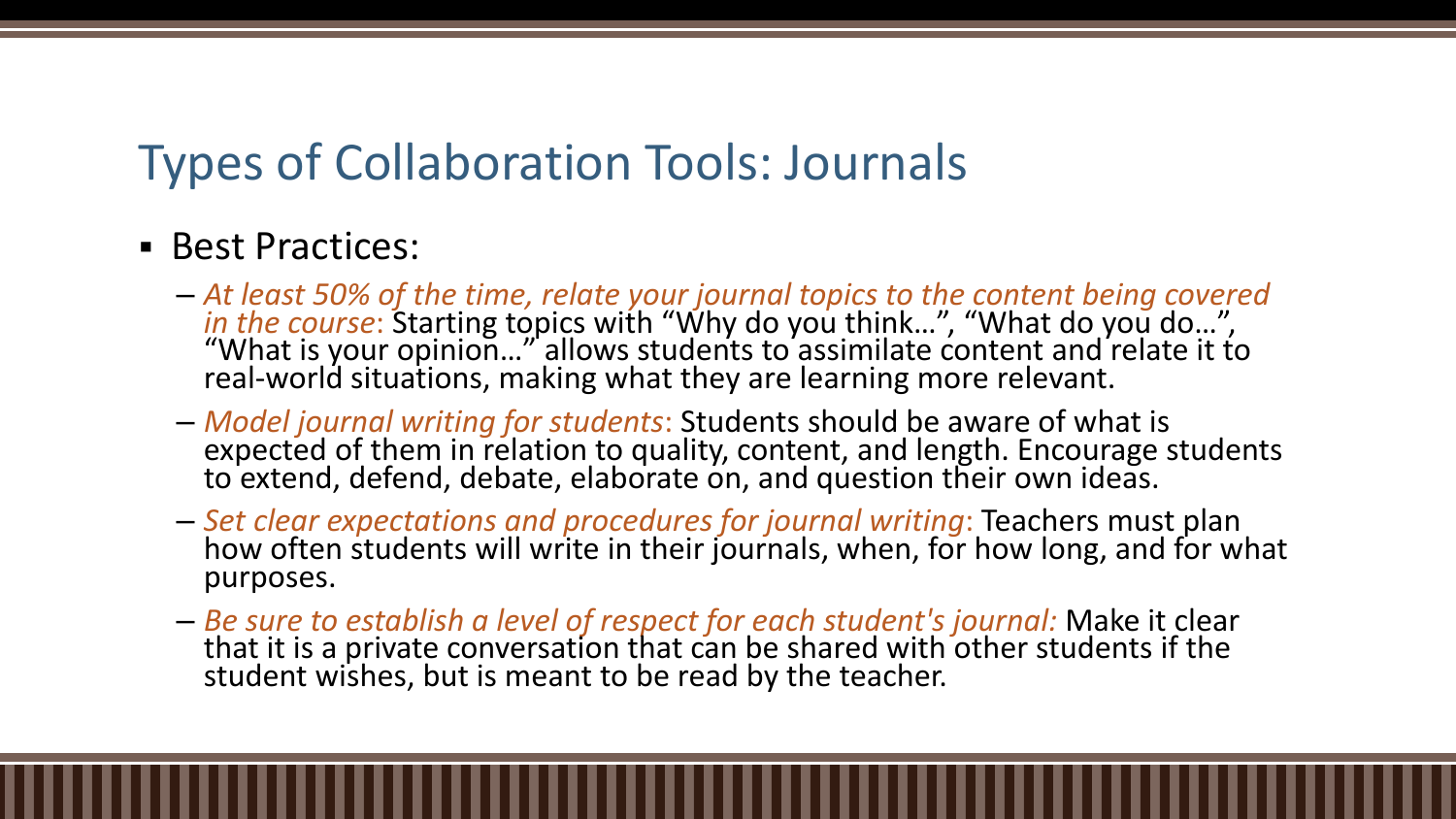# Types of Collaboration Tools: Journals

#### ■ Teaching Ideas:

- Journals can be used as a class start-up activity. When students enter the online classroom, allow them time to reflect upon a personal goal or issue.
- Journals can be used as a self-reflective tool for students to post their opinions, ideas, and concerns about the course, or discuss and analyze course-related materials.
- Create journal assignments that are broad and student-directed as your students reflect on the learning process and document changes in their perceptions and attitudes like an "exit" ticket in a face-to-face classroom.
- Journals are ideal for individual projects, such as a research writing assignment using an instructor's guidance and suggestions.
- Journals can be used to record observations in a lab experiment.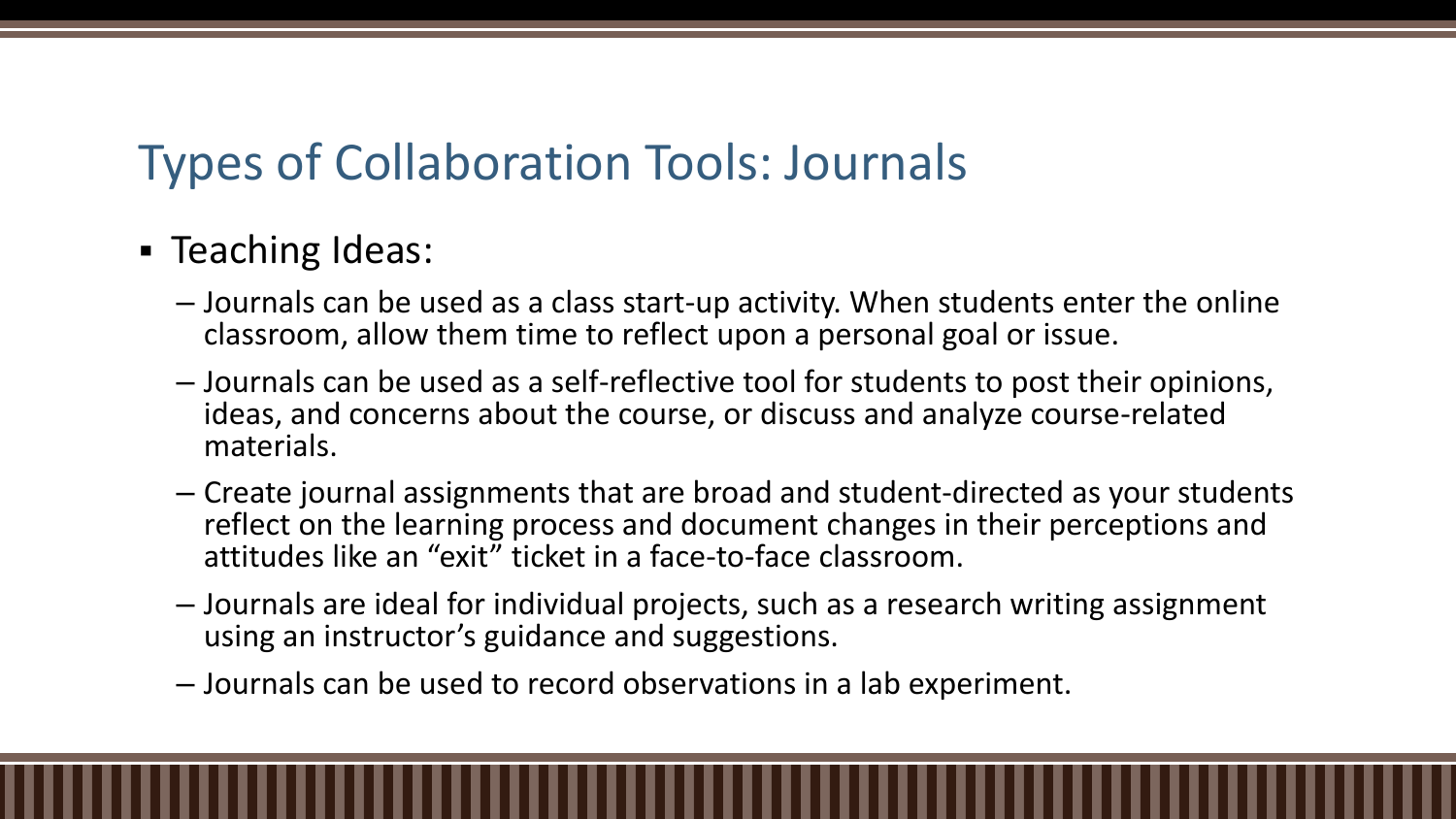#### Journal Resources

- [Rubrics for Journals and Journaling](https://teachingcommons.lakeheadu.ca/rubrics-journals-journaling)
- **Free Journal Resources**: Journals can be included within your learning management system even if you use third-party journal programs:
	- [Penzu](https://penzu.com/) -- is a journaling tool that allows students to store their journaling notes online. They can insert pictures, and add tags and comments to entries, as well as search for older entries. They can set their posts to be private and viewable by them only or share them with others.
	- [Evernote](https://evernote.com/) -- isn't a purpose-built journaling tool; however, its features make it perfect for keeping journaling notes in one safe place. With the ability to keep separate "notebooks", tag entries, include pictures, audio and web clipping, Evernote will appeal to students who want to include more formats than just text in their entries.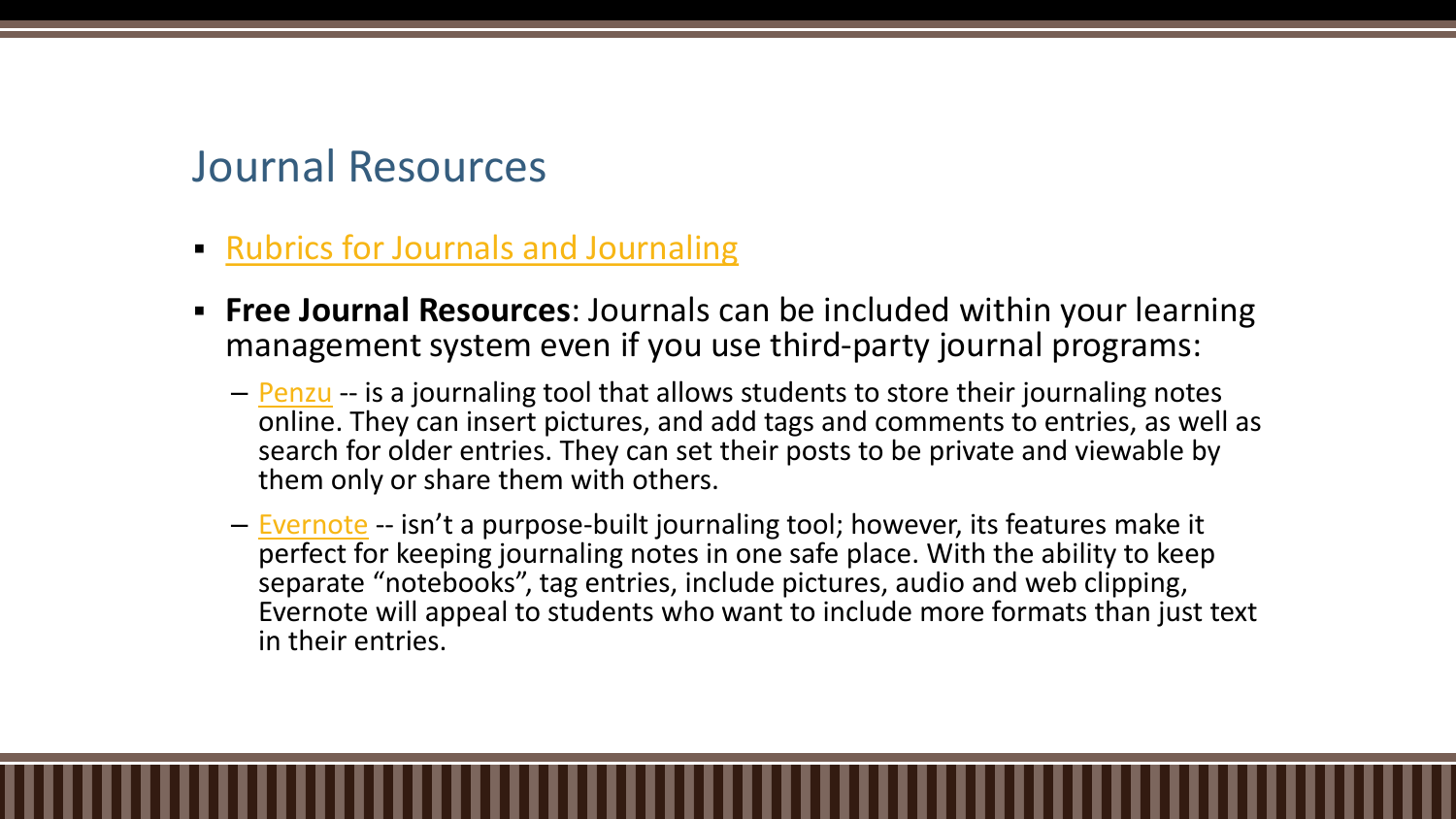#### Resources for Collaboration Tools

- [Blackboard Help for Instructors](https://help.blackboard.com/Learn/Instructor)
- [Canvas Help for Instructors](https://community.canvaslms.com/community/answers/guides/canvas-guide/getting-started/pages/instructor)
- [BrightSpace \(D2L\) Help for Instructors](https://www.d2l.com/support/)
- **[Google Classroom Help](https://support.google.com/edu/classroom/?hl=en#topic=6020277)**
- [Netiquette Guide for Online Courses](http://teach.ufl.edu/wp-content/uploads/2012/08/NetiquetteGuideforOnlineCourses.pdf) A PDF that provides general guidelines for online behavior and interaction.
- **ElipGrid Resources** allows you to set up various topics for discussion with students and is completely free thanks to Microsoft.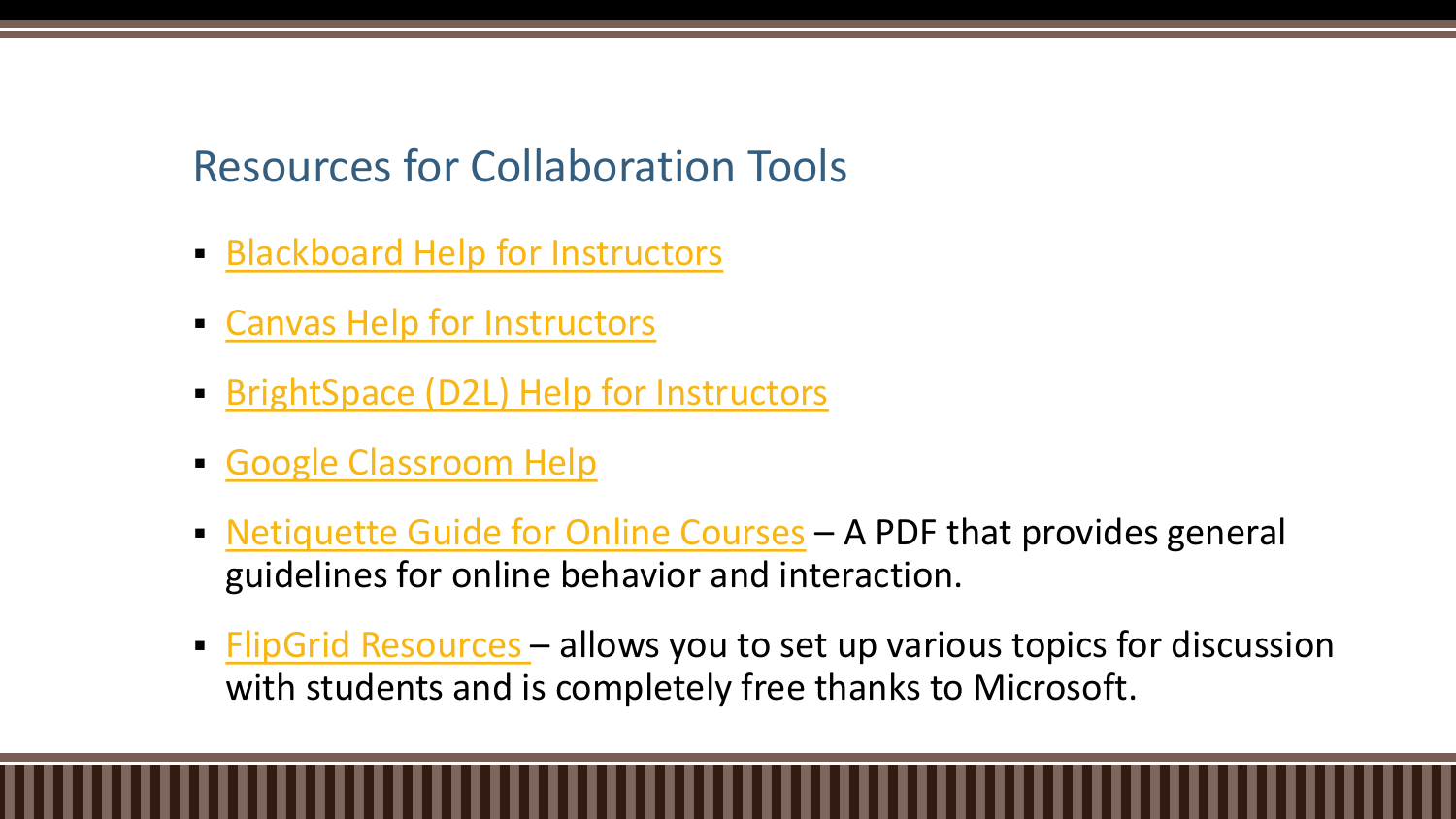#### Google Classroom Resources

- **Google Classroom Discussion** Board YouTube Video
- **Example 1 [Student Blogging in Google](https://www.youtube.com/watch?v=Qiz_E2ycZpU)** Classroom YouTube Video
- Creating a Wiki Using Google Sites YouTube Video
- Creating a Wiki Using Google Docs YouTube Video



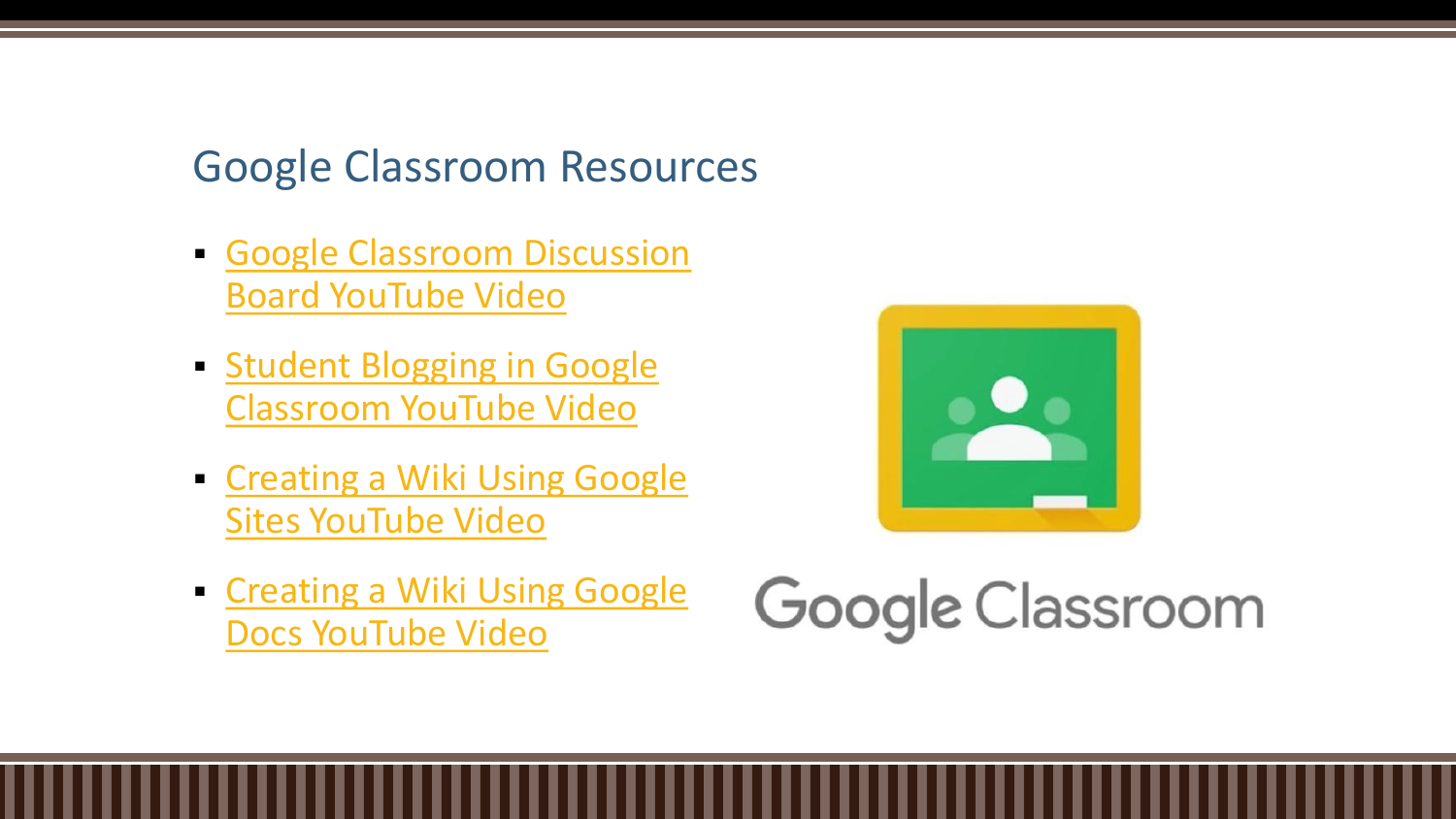#### Schoology Classroom Resources

- [Schoology Instructor Help](https://support.schoology.com/hc/en-us/categories/202764287#section-header)
- **[Creating Discussions Using](https://support.schoology.com/hc/en-us/articles/205530658-Course-Materials-Discussions)** Schoology
- **[Blogging Using Schoology](https://support.schoology.com/hc/en-us/articles/360000473508-Blog)**
- Creating a Blog Using [Schoology YouTube Video](https://www.youtube.com/watch?v=I9ultTKNgso)

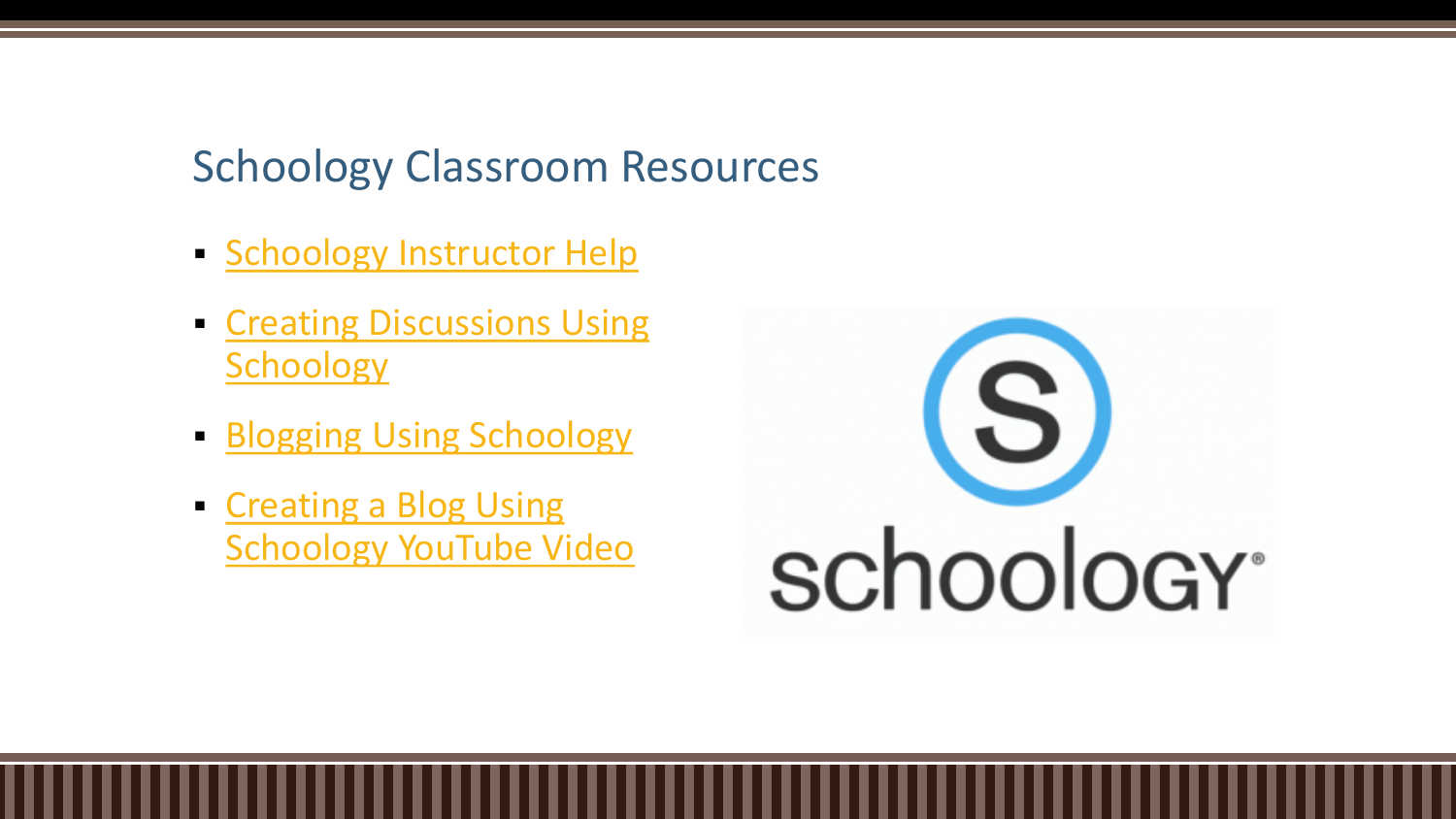# Upcoming Webinars

| Date and Time                   | <b>Topic</b>                          | <b>Presenter</b>   |
|---------------------------------|---------------------------------------|--------------------|
| Tuesday, 4/7 at 7:00 pm (CST)   | <b>Tips for Making Quality Videos</b> | Mara Driscoll      |
| Wednesday, 4/8 at 7:00 pm (CST) | LiveBinders for Active Learning       | <b>Gencie Houy</b> |